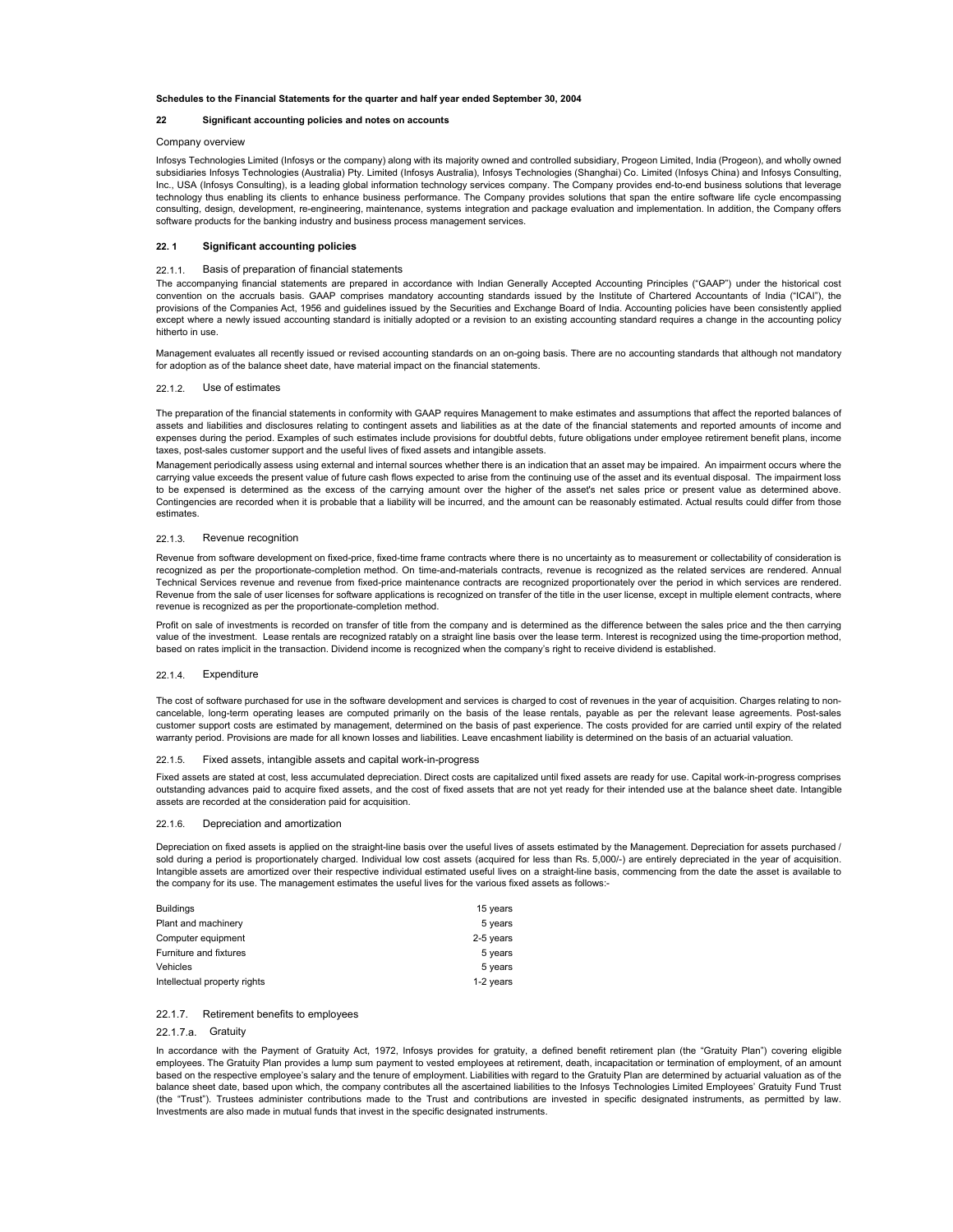### 22.1.7.b. Superannuation

Certain employees of Infosys are also participants of a defined contribution plan. The company makes monthly contributions under the superannuation plan (the "Plan") to the Infosys Technologies Limited Employees Superannuation Fund Trust based on a specified percentage of each covered employee's salary. The Plan provides for the payment of the aggregate contributions along with interest thereon at retirement, death, incapacitation or termination of employment. The company has no further obligations to the Plan beyond its monthly contributions.

#### 22.1.7.c. Provident fund

Eligible employees receive benefits from a provident fund, which is a defined contribution plan. Aggregate contributions along with interest thereon is paid at retirement, death, incapacitation or termination of employment. Both the employee and the company make monthly contributions to the provident fund plan equal to a specified percentage of the covered employee's salary.

Infosys contributes a part of the contributions to the Infosys Technologies Limited Employees' Provident Fund Trust. The remaining contributions are made to a government administered provident fund. The company has no further obligations under the provident fund plan beyond its monthly contributions.

#### 22.1.8. Research and development

Revenue expenditure incurred on research and development is expensed as incurred. Capital expenditure incurred on research and development is depreciated over the estimated useful lives of the related assets.

#### 22.1.9. Foreign currency transactions

Revenue from overseas clients and collections deposited in foreign currency bank accounts are recorded at the exchange rate as of the date of the respective transactions. Expenditure in foreign currency is accounted at the exchange rate prevalent when such expenditure is incurred. Disbursements made out of foreign currency bank accounts are reported at a rate that approximates the actual monthly average rate. Exchange differences are recorded when the amount actually received on sales or actually paid when expenditure is incurred, is converted into Indian Rupees. The exchange differences arising on foreign currency transactions are recognized as income or expense in the period in which they arise.

Fixed assets purchased at overseas offices are recorded at cost, based on the exchange rate as of the date of purchase. The charge for depreciation is determined as per the company's accounting policy.

Monetary current assets and monetary current liabilities that are denominated in foreign currency are translated at the exchange rate prevalent at the date of the balance sheet. The resulting difference is also recorded in the profit and loss account.

#### 22.1.10. Forward contracts in foreign currencies

The company uses forward exchange contracts to hedge its exposure to movements in foreign exchange rates. The use of these forward exchange contracts reduces the risk or cost to the company and the company does not use the forward exchange contracts for trading or speculation purposes.

The company records the gain or loss on effective hedges in the foreign currency fluctuation reserve until the transactions are complete. On completion the gain or loss is transferred to the profit and loss account of that period. To designate a forward contract as an effective hedge, Management objectively evaluates and evidences with appropriate supporting documents at the inception of each contract whether the contract is effective in achieving offsetting cash flows attributable to the hedged risk. In the absence of an effective hedge, a gain or loss is recognized in the profit and loss account.

#### 22.1.11. Income tax

Income taxes are computed using the tax effect accounting method, where taxes are accrued in the same period the related revenue and expenses arise. A provision is made for income tax annually based on the tax liability computed, after considering tax allowances and exemptions. Provisions are recorded when it is estimated that a liability due to disallowances or other matters is probable.

The differences that result between the profit considered for income taxes and the profit as per the financial statements are identified, and thereafter a deferred tax asset or deferred tax liability is recorded for timing differences, namely the differences that originate in one accounting period and reverse in another, based on the tax effect of the aggregate amount being considered. The tax effect is calculated on the accumulated timing differences at the end of an accounting period based on prevailing enacted or substantially enacted regulations. Deferred tax assets are recognized only if there is reasonable certainty that they will be realized and are reviewed for the appropriateness of their respective carrying values at each balance sheet date. The income tax provision for the interim period is made based on the best estimate of the annual average tax rate expected to be applicable for the full fiscal year.

#### 22.1.12. Earnings per share

In determining earnings per share, the company considers the net profit after tax and includes the post tax effect of any extra-ordinary item. The number of shares used in computing basic earnings per share is the weighted average number of shares outstanding during the period. The number of shares used in computing diluted earnings per share comprises the weighted average shares considered for deriving basic earnings per share, and also the weighted average number of equity shares that could have been issued on the conversion of all dilutive potential equity shares. The diluted potential equity shares are adjusted for the proceeds receivable, had the shares been actually issued at fair value (i.e. the average market value of the outstanding shares). Dilutive potential equity shares are deemed<br>converted as of the beginning of the period, unless issue splits and bonus shares issued effected prior to the approval of the financial statements by the board of directors.

#### 22.1.13. Investments

Trade investments are the investments made to enhance the company's business interests. Investments are either classified as current or long-term based on the Management's intention at the time of purchase. Current investments are carried at the lower of cost and fair value. Cost for overseas investments comprises the Indian Rupee value of the consideration paid for the investment. Long-term investments are carried at cost and provisions recorded to recognize any decline, other than temporary, in the carrying value of each investment.

#### 22.1.14. Cash flow statement

Cash flows are reported using the indirect method, whereby net profit before tax is adjusted for the effects of transactions of a non-cash nature and any deferrals or accruals of past or future cash receipts or payments. The cash flows from regular revenue generating, investing and financing activities of the company are segregated. Cash flows in foreign currencies are accounted at average monthly exchange rates that approximate the actual rates of exchange prevailing at the dates of the transactions.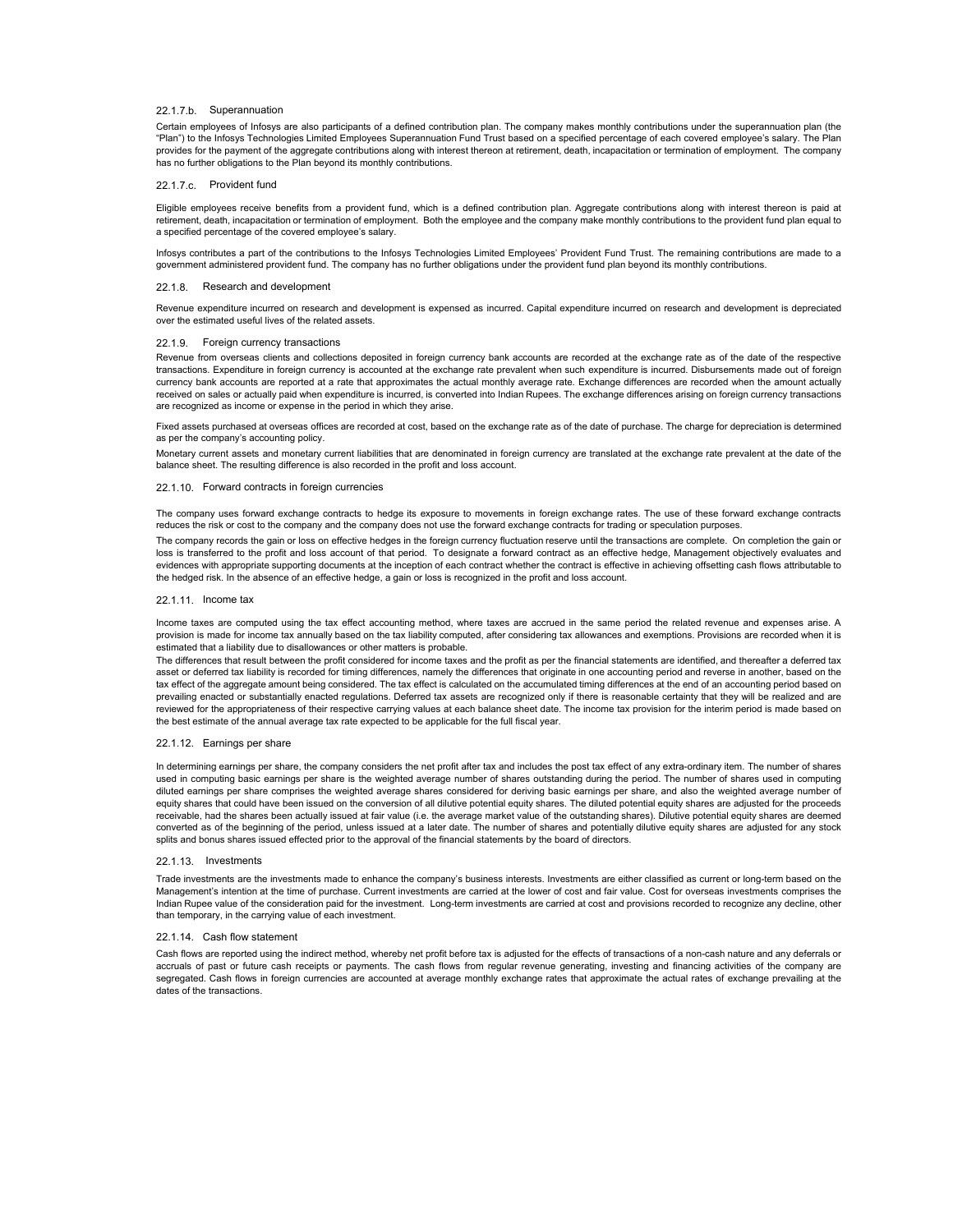#### 22.2 Change in accounting policy

Accounting standard 11, "The effect of changes in foreign exchange rates", was revised with effect from April 1, 2004 and prescribes accounting for forward exchange contracts based on whether these are entered into for hedging purposes or for trading /speculation purposes. Further, it has been recently clarified that the revised standard does not cover forward exchange contracts entered in to hedge the foreign currency risk of a firm commitment or a highly probable forecast transaction. Upto March 31, 2004, such segregation was not required and the difference between the forward rate and the exchange rate on the date of the transaction was recognized as income or expense over the life of the contract.

The Company has adopted the revised accounting standard effective April 1, 2004 to the extent applicable in respect of outstanding forward exchange contracts. The forward exchange contracts constitute hedges from an economic perspective, and the Company has decided to account for these forward exchange contracts based on their designation as 'effective hedges' or 'not effective'. To designate a forward contract as an effective hedge, management objectively evaluates and evidences with appropriate supporting documentation at the inception of each forward contract, whether these forward contracts are effective in achieving offsetting cash flows attributable to the hedged risk or not. The gain or loss on effective hedges is recorded in the foreign currency fluctuation reserve until the hedged transactions occur and are then recognized in the profit and loss account. In the absence of an effective hedge, the gain or loss is recognized in the profit and loss account.

Gains and losses on forward exchange contracts are computed by multiplying the foreign currency amount of the forward exchange contract by the difference between the forward rate available at the reporting date for the remaining maturity of the contract and the contracted forward rate (or the forward rate last used to measure a gain or loss on that contract for an earlier period). The Company also assesses on an ongoing basis at the end of each reporting period whether designated hedges are effective and prospectively reclassifies the hedge as necessary.

Consequent to the change in the accounting policy, the profits for the quarter and half year ended September 30, 2004 are higher by Rs. 10.75 crore and lower by Rs. 21.61 crore respectively.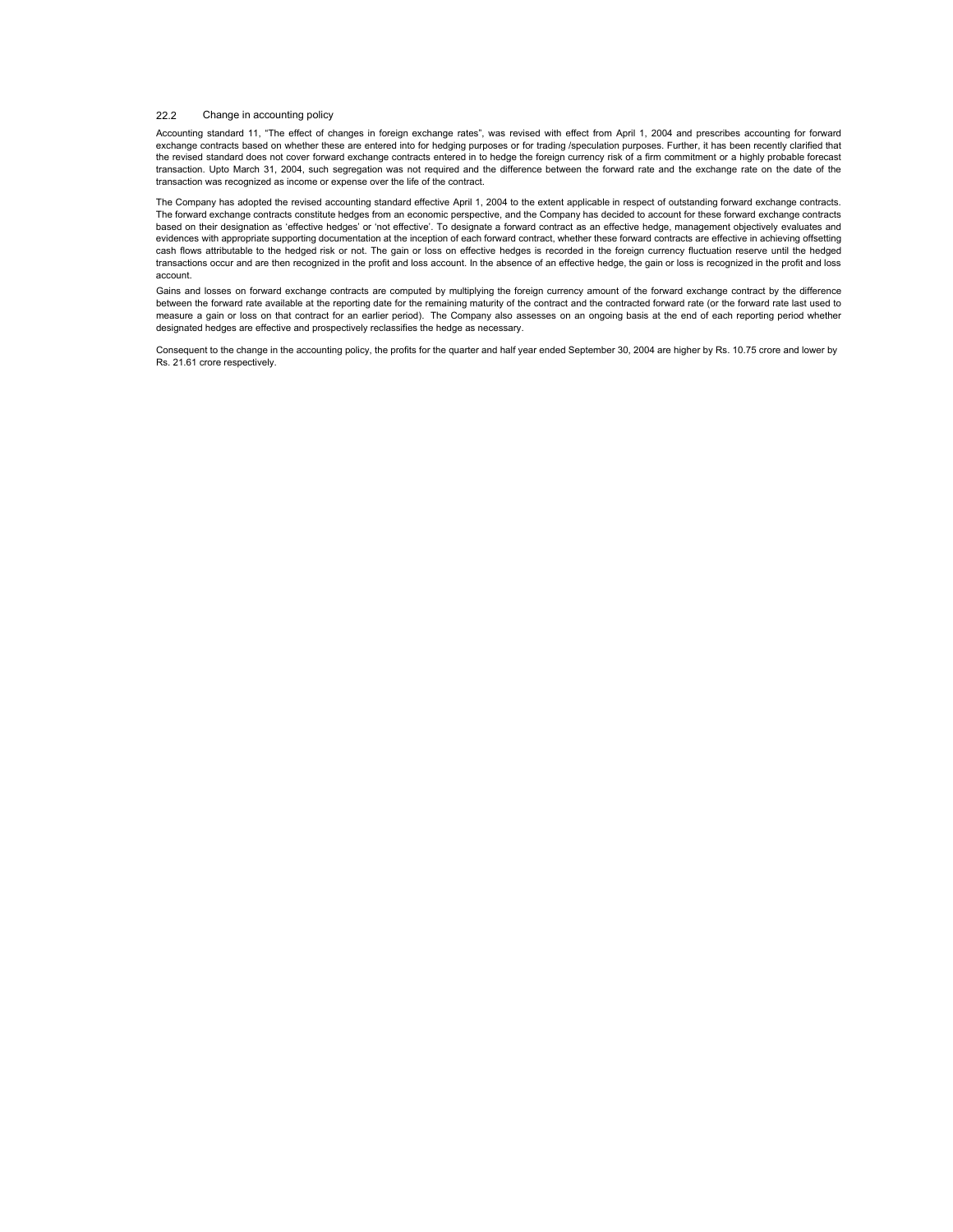#### 22.3 Notes on accounts

All amounts in the financial statements are presented in Rupees crore, except for per share data and as otherwise stated. All exact amounts are stated with the suffix "/-". One crore equals 10 million.

The previous period's / year's figures have been regrouped / reclassified, wherever necessary to conform to the current period's presentation.

22.3.1 Aggregate expenses<br>The following are the aggregate amounts incurred on certain specific expenses that are required to be disclosed under Schedule VI to the Companies Act, 1956.

|                                                        | Quarter ended<br>September 30. |                |          | Half year ended<br>September 30, |                  |  |
|--------------------------------------------------------|--------------------------------|----------------|----------|----------------------------------|------------------|--|
|                                                        | 2004                           | 2003           | 2004     | 2003                             | March 31<br>2004 |  |
| Salaries and bonus including overseas staff expenses   | 754.11                         | 549.31         | 1,424.21 | 1,070.83                         | 2,295.83         |  |
| Contribution to provident and other funds              | 21.23                          | 14.93          | 38.93    | 27.20                            | 56.27            |  |
| Staff welfare                                          | 4.21                           | 3.01           | 7.68     | 6.22                             | 13.76            |  |
| Overseas travel expenses                               | 75.15                          | 54.20          | 146.35   | 106.29                           | 215.00           |  |
| Consumables                                            | 4.21                           | 2.07           | 6.62     | 3.85                             | 9.13             |  |
| Cost of software packages                              |                                |                |          |                                  |                  |  |
| for own use                                            | 26.24                          | 21.47          | 46.82    | 35.08                            | 65.02            |  |
| for service delivery to clients                        | 6.04                           | 2.48           | 9.55     | 12.34                            | 16.04            |  |
| Computer maintenance                                   | 3.90                           | 3.15           | 6.74     | 5.46                             | 11.91            |  |
| Communication expenses                                 | 10.87                          | 7.75           | 19.69    | 15.93                            | 32.19            |  |
| Cost of technical sub-contractors                      | 86.21                          | 7.61           | 159.16   | 34.29                            | 109.89           |  |
| Provision for post-sales client support and warranties | 11.57                          | (0.32)         | 18.79    | (0.15)                           | 0.30             |  |
| Traveling and conveyance                               | 12.30                          | 5.46           | 20.71    | 10.11                            | 23.70            |  |
| Rent                                                   | 9.67                           | 9.07           | 17.51    | 19.14                            | 38.88            |  |
| Telephone charges                                      | 12.39                          | 8.66           | 22.11    | 17.05                            | 34.27            |  |
| Professional charges                                   | 19.88                          | 10.57          | 31.81    | 19.02                            | 39.67            |  |
| Printing and stationery                                | 2.19                           | 1.30           | 3.71     | 3.91                             | 6.86             |  |
| Advertisements                                         | 2.55                           | 0.49           | 4.78     | 1.60                             | 6.03             |  |
| Office maintenance                                     | 10.08                          | 6.39           | 18.42    | 12.66                            | 29.07            |  |
| Repairs to building                                    | 2.68                           | 1.49           | 4.00     | 3.39                             | 10.28            |  |
| Repairs to plant and machinery                         | 1.54                           | 1.51           | 3.11     | 2.60                             | 4.85             |  |
| Power and fuel                                         | 9.66                           | 7.20           | 18.51    | 14.42                            | 28.72            |  |
| <b>Brand building</b>                                  | 11.78                          | 9.42           | 17.37    | 15.14                            | 34.23            |  |
| Insurance charges                                      | 7.07                           | 6.07           | 14.22    | 11.23                            | 23.84            |  |
| Rates and taxes                                        | 2.22                           | 0.94           | 4.54     | 2.18                             | 5.46             |  |
| Commission charges                                     | 4.32                           | 0.64           | 8.49     | 2.91                             | 7.27             |  |
| Donations                                              | 4.83                           | 3.52           | 9.05     | 7.02                             | 14.29            |  |
| Auditor's remuneration                                 |                                |                |          |                                  |                  |  |
| statutory audit fees                                   | 0.09                           | 0.08           | 0.18     | 0.15                             | 0.31             |  |
| certification charges                                  |                                | $\overline{a}$ |          | $\overline{a}$                   | 0.03             |  |
| others                                                 |                                | $\overline{a}$ |          | L,                               | 0.24             |  |
| out-of-pocket expenses                                 |                                | $\overline{a}$ | 0.01     | 0.01                             | 0.02             |  |
| Provision for bad and doubtful debts                   | 5.25                           | 10.73          | 11.58    | 14.02                            | 15.99            |  |
| Provision for doubtful loans and advances              | 0.09                           | 0.12           | 0.11     | 0.13                             | 0.14             |  |
| Bank charges and commission                            | 0.33                           | 0.16           | 0.57     | 0.36                             | 0.75             |  |
| Commission to non-whole time directors                 | 0.39                           | 0.39           | 0.78     | 0.78                             | 1.49             |  |
| Postage and courier                                    | 1.42                           | 0.70           | 2.79     | 1.94                             | 3.91             |  |
| Books and periodicals                                  | 0.70                           | 0.34           | 1.28     | 0.58                             | 1.51             |  |
| Research grants                                        | 0.09                           | 0.12           | 0.19     | 0.18                             | 0.54             |  |
| Freight charges                                        | 0.14                           | 0.15           | 0.37     | 0.30                             | 0.84             |  |
| Professional membership and seminar participation fees | 1.37                           | 0.65           | 2.82     | 1.27                             | 3.57             |  |
| Marketing expenses                                     | 2.52                           | 1.76           | 6.04     | 2.61                             | 5.99             |  |
| Sales promotion expenses                               | 0.18                           | 0.09           | 0.40     | 0.20                             | 0.69             |  |
| Miscellaneous expenses                                 | 0.35                           | 2.64           | 0.36     | 7.75                             | 8.46             |  |
|                                                        | 1,129.82                       | 756.32         | 2.110.36 | 1.490.00                         | 3,177.24         |  |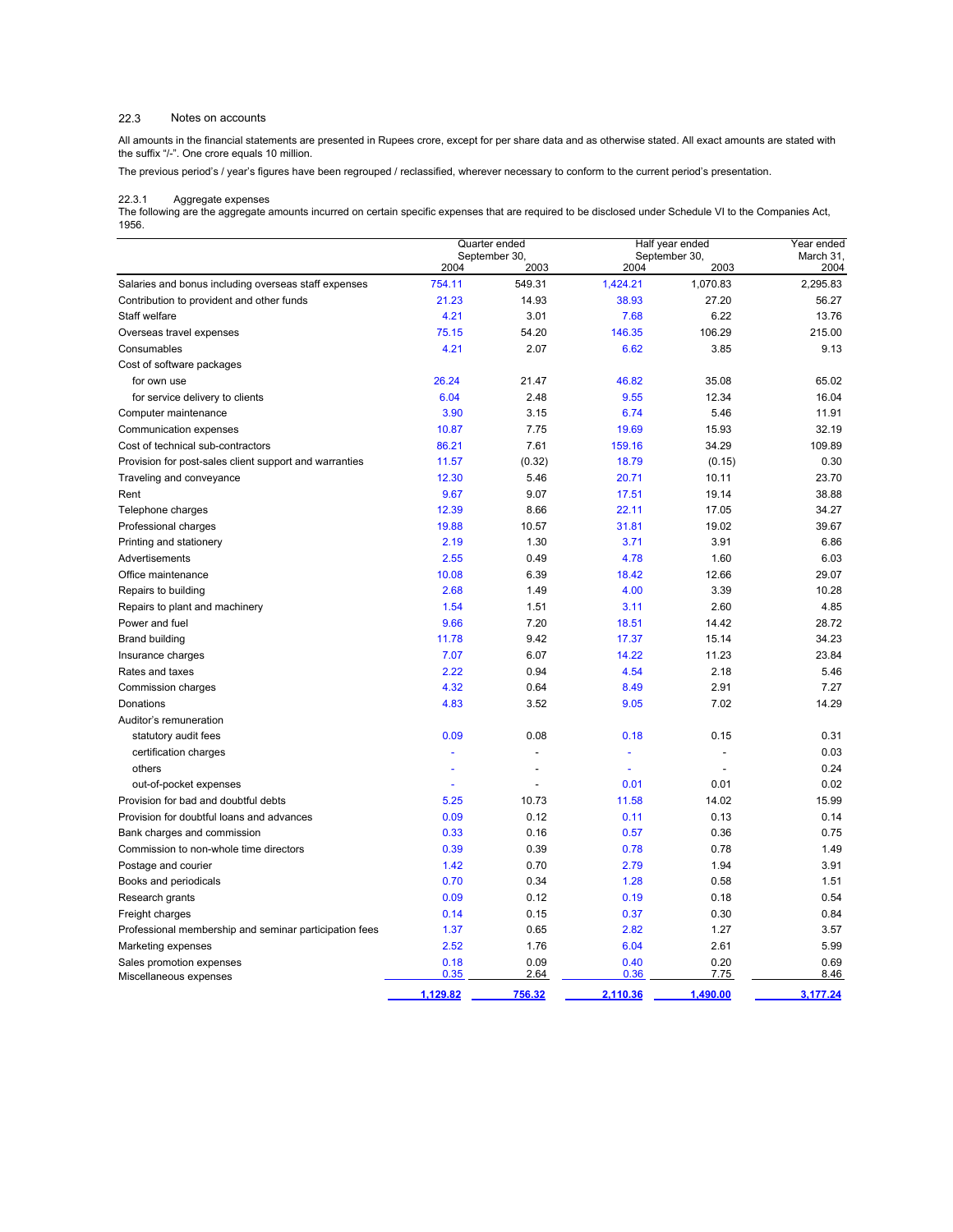#### 22.3.2. Capital commitments and contingent liabilities

|                                                                                                                                  |                    | As at              |                  |
|----------------------------------------------------------------------------------------------------------------------------------|--------------------|--------------------|------------------|
|                                                                                                                                  | September 30, 2004 | September 30, 2003 | March 31, 2004   |
| Estimated amount of unexecuted capital contracts                                                                                 |                    |                    |                  |
| (net of advances and deposits)                                                                                                   | 254.11             | 94.59              | 192.49           |
| Outstanding guarantees and counter guarantees to various banks,<br>in respect of the quarantees given by those banks in favor of |                    |                    |                  |
| various government authorities and others                                                                                        | 12.74              | 8.30               | 11.23            |
| Claims against the company, not acknowledged as debts                                                                            | 4.53               | 4.51               | 4.53             |
| Forward contracts outstanding                                                                                                    |                    |                    |                  |
| In US\$                                                                                                                          | US\$ 180,000,000   | US\$ 139,000,000   | US\$ 143,000,000 |
| (Equivalent approximate in Rs. crore)                                                                                            | (Rs. 812.49)       | (Rs. 647.56)       | (Rs. 643.93)     |
| Unamortized income                                                                                                               | -                  | 3.04               | 3.13             |

In the year ended March 31, 2004, Ms. Jennifer Griffith, a former employee, filed a lawsuit against the company and its former director, Mr. Phaneesh Murthy. The lawsuit was served on the company during the quarter ended December 31, 2003. The trial of the lawsuit is scheduled shortly. Based on its present knowledge of facts, management estimates that the lawsuit will not have material impact on the result of operation or financial position of the company.

#### 22.3.3 Quantitative details

The company is primarily engaged in the development and maintenance of computer software. The production and sale of such software cannot be expressed in any generic unit. Hence, it is not possible to give the quantitative details of sales and certain information as required under paragraphs 3, 4C and 4D of part II of Schedule VI to the Companies Act, 1956.

### 22.3.4. Imports (valued on the cost, insurance and freight basis)

|                   |       | Quarter ended | Half year ended |               | Year ended |  |
|-------------------|-------|---------------|-----------------|---------------|------------|--|
|                   |       | September 30, |                 | September 30. |            |  |
|                   | 2004  | 2003          | 2004            | 2003          | 2004       |  |
| Capital goods     | 26.22 | 14.11         | 62.14           | 34.88         | 70.64      |  |
| Software packages | 0.97  | 3.70          | 2.59            | 3.81          | 10.26      |  |
|                   | 27.19 | 17.81         | 64.73           | 38.69         | 80.90      |  |

#### 22.3.5. Activity in foreign currency

|                                                                          | Quarter ended |               | Half year ended |          | Year ended |
|--------------------------------------------------------------------------|---------------|---------------|-----------------|----------|------------|
|                                                                          |               | September 30. | September 30.   |          | March 31.  |
|                                                                          | 2004          | 2003          | 2004            | 2003     | 2004       |
| Earnings in foreign currency (on the receipts basis)                     |               |               |                 |          |            |
| Income from software services and products                               | 1.593.13      | 1.095.51      | 2.848.58        | 2.098.64 | 4.531.54   |
| Interest received on deposits with banks                                 | 0.49          | 0.23          | 0.73            | 0.52     | 1.02       |
| Expenditure in foreign currency (on the payments basis)                  |               |               |                 |          |            |
| Travel expenses                                                          | 55.59         | 40.18         | 108.88          | 75.72    | 165.34     |
| Professional charges                                                     | 7.51          | 7.07          | 14.14           | 19.16    | 30.87      |
| Other expenditure incurred overseas for software development             | 646.22        | 420.23        | 1.249.77        | 827.79   | 1.730.43   |
| Net earnings in foreign currency (on the receipts and payments<br>basis) |               |               |                 |          |            |
| Net earnings in foreign exchange                                         | 884.30        | 628.26        | 1.476.52        | 1.176.49 | 2.605.92   |

22.3.6. Obligations on long-term, non-cancelable operating leases

The lease rentals charged during the period and maximum obligations on long-term non-cancelable operating leases payable as per the rentals stated in the respective agreements are as follows:-

|                                                 | Quarter ended      |      |                    | Half year ended |                   |
|-------------------------------------------------|--------------------|------|--------------------|-----------------|-------------------|
|                                                 | September 30.      |      |                    | September 30.   | March 31,<br>2004 |
|                                                 | 2004               | 2003 | 2004               | 2003            |                   |
| Lease rentals recognized during the period/year | 9.66               | 9.07 | 17.50              | 19.14           | 38.88             |
| Lease obligations                               |                    |      | As at              |                 |                   |
|                                                 | September 30, 2004 |      | September 30, 2003 |                 | March 31, 2004    |
| Within one year of the balance sheet date       | 22.65              |      | 27.49              |                 | 25.04             |
| Due in a period between one year and five years | 44.20              |      | 59.16              |                 | 56.74             |
| Due after five years                            | 3.03               |      | 7.39               |                 | 4.82              |
|                                                 | 69.88              |      | 94.04              |                 | 86.60             |

The operating lease arrangements extend for a maximum of ten years from their respective dates of inception and relates to rented overseas premises and car rentals.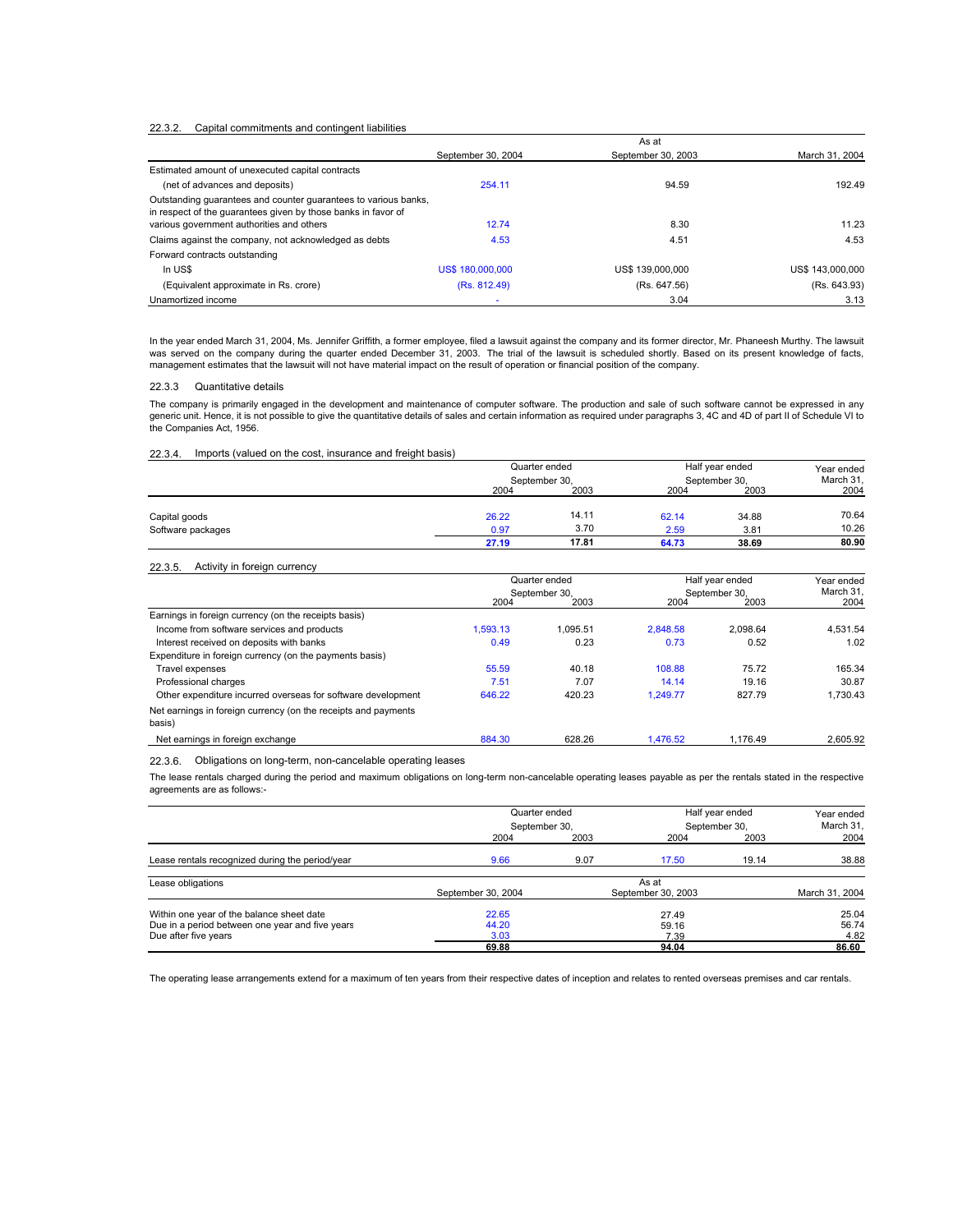Fixed assets stated below have been provided on operating lease to **Progeon,** a subsidiary company, as at September 30, 2004, *September 30, 2003* and March 31, 2004

|                      |       | Accumulated  | Net book |
|----------------------|-------|--------------|----------|
| Particulars          | Cost  | depreciation | value    |
| Building             | 12.56 | 2.41         | 10.15    |
|                      | 10.24 | 0.96         | 9.28     |
|                      | 12.57 | 1.99         | 10.58    |
| Plant and machinery  | 5.45  | 3.41         | 2.04     |
|                      | 3.70  | 1.12         | 2.58     |
|                      | 5.44  | 2.96         | 2.48     |
| Computers            | 1.32  | 1.20         | 0.12     |
|                      | 1.23  | 0.76         | 0.47     |
|                      | 1.24  | 1.07         | 0.17     |
| Furniture & fixtures | 9.47  | 6.28         | 3.19     |
|                      | 5.60  | 1.59         | 4.01     |
|                      | 9.16  | 5.48         | 3.68     |
| Total                | 28.80 | 13.30        | 15.50    |
|                      | 20.77 | 4.43         | 16.34    |
|                      | 28.41 | 11.50        | 16.91    |

The aggregate depreciation charged on the above during the quarter and half year ended September 30, 2004 amounted to Rs. 0.89 and Rs. 1.80 respectively (for the<br>quarter and half year ended September 30, 2003 was Rs. 1.08

The company has entered in to non-cancelable operating lease arrangement for premises leased to Progeon. The lease for premises extends for periods between 36<br>months and 70 months from their respective dates of inception. Lease rental commitments on contract from Progeon are as given below:-

| Lease rentals                                   | As at              |                    |                |  |  |  |
|-------------------------------------------------|--------------------|--------------------|----------------|--|--|--|
|                                                 | September 30, 2004 | September 30, 2003 | March 31, 2004 |  |  |  |
|                                                 |                    |                    |                |  |  |  |
| Within one year of the balance sheet date       | 6.05               | 8.02               | 8.02           |  |  |  |
| Due in a period between one year and five years | 5.48               | 9.29               | 9.48           |  |  |  |
| Due after five years                            |                    |                    |                |  |  |  |
|                                                 | 11.53              | 17.31              | 17.50          |  |  |  |

The rental income from Progeon for the quarter and half year ended September 30, 2004 amounted to Rs. 2.02 and Rs. 3.89 respectively (for the quarter and half year<br>ended September 30, 2003 was Rs. 1.61 and Rs. 2.82 and for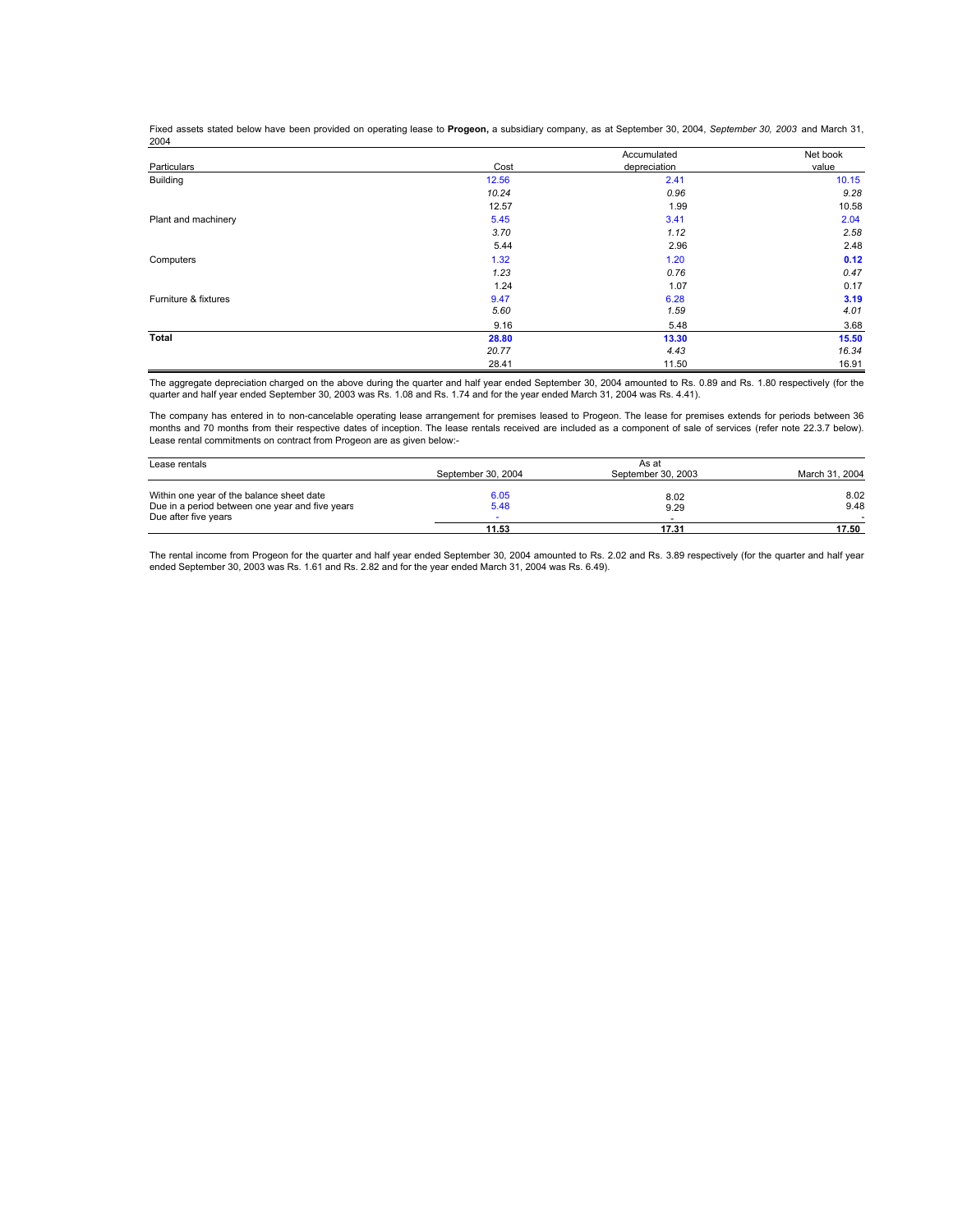#### 22.3.7. Related party transactions

The company entered into related party transactions with **Progeon**, a subsidiary company. The transactions in addition to the lease commitments described in note<br>22.3.6. are set out below:-<br>Particulars Half year ended Half

| <b>Particulars</b>                                                                                                                        | Quarter ended |      | Half year ended |      | Year ended |
|-------------------------------------------------------------------------------------------------------------------------------------------|---------------|------|-----------------|------|------------|
|                                                                                                                                           | September 30. |      | September 30.   |      | March 31.  |
|                                                                                                                                           | 2004          | 2003 | 2004            | 2003 | 2004       |
| <b>Capital transactions:</b>                                                                                                              |               |      |                 |      |            |
| Financing transactions - amount paid to Progeon for issue of<br>nil (nil; 1,22,50,000) fully paid equity shares of Rs 10/- each at<br>par |               | ۰    |                 |      | 12.25      |
| Rental deposit received                                                                                                                   |               | 1.61 |                 | 1.61 | 1.61       |
| <b>Revenue transactions:</b>                                                                                                              |               |      |                 |      |            |
| Purchase of services                                                                                                                      | 0.18          | ٠    | 0.30            | 0.14 | 0.70       |
| Shared services including facilities and personnel                                                                                        | 0.10          | ۰    | 0.10            |      |            |
|                                                                                                                                           | 0.28          | ٠    | 0.40            | 0.14 | 0.70       |
| Sale of services                                                                                                                          |               |      |                 |      |            |
| Business consulting services                                                                                                              | 0.04          | 0.03 | 0.08            | 0.03 | 0.12       |
| Shared services including facilities and personnel                                                                                        | 3.52          | 3.40 | 7.32            | 6.41 | 12.70      |
|                                                                                                                                           | 3.56          | 3.43 | 7.40            | 6.44 | 12.82      |

The company entered into related party transactions with **Infosys Australia**, a subsidiary company. The transactions are set out below:-

| <b>Particulars</b>                                 | Quarter ended |      | Half year ended |                          | Year ended<br>March 31, |
|----------------------------------------------------|---------------|------|-----------------|--------------------------|-------------------------|
|                                                    | September 30. |      | September 30.   |                          |                         |
|                                                    | 2004          | 2003 | 2004            | 2003                     | 2004                    |
| <b>Capital transactions:</b>                       |               |      |                 |                          |                         |
| Purchase of fixed assets                           |               |      |                 |                          | 3.50                    |
| Transfer of advances                               |               |      |                 |                          | 2.33                    |
| <b>Revenue transactions:</b>                       |               |      |                 |                          |                         |
| Purchase of services                               | 62.63         |      | 121.99          | $\overline{a}$           | 47.20                   |
| Sale of services                                   |               |      |                 |                          |                         |
| Software services & products-overseas              |               |      | 0.12            |                          | 2.93                    |
| Shared services including facilities and personnel |               |      |                 | $\overline{\phantom{a}}$ |                         |
|                                                    |               |      | 0.12            |                          | 2.93                    |

| The company entered into related party transactions with <b>Infosys Shanghai</b> , a subsidiary company. The transactions are set out below:- |               |      |                 |      |            |
|-----------------------------------------------------------------------------------------------------------------------------------------------|---------------|------|-----------------|------|------------|
| Particulars                                                                                                                                   | Quarter ended |      | Half year ended |      | Year ended |
|                                                                                                                                               | September 30. |      | September 30.   |      | March 31.  |
|                                                                                                                                               | 2004          | 2003 | 2004            | 2003 | 2004       |
| <b>Capital transactions:</b>                                                                                                                  |               |      |                 |      |            |
| Financing transactions - amount remitted towards capital                                                                                      | 18.46         |      | 18.46           |      | 4.55       |
|                                                                                                                                               |               |      |                 |      |            |
| <b>Revenue transactions:</b>                                                                                                                  |               |      |                 |      |            |
| Purchase of services                                                                                                                          | 0.12          |      | 0.12            |      |            |
|                                                                                                                                               |               |      |                 |      |            |
| Sale of services<br>Software services & products-overseas                                                                                     |               |      |                 | ۰    |            |
| Shared services including facilities and personnel                                                                                            |               |      |                 | ۰    |            |
|                                                                                                                                               |               |      |                 |      |            |

The company entered into related party transactions with **Infosys Consulting**, a subsidiary company. The transactions are set out below.

| <b>Particulars</b>                                                                          | Quarter ended |                    | Half year ended |                    | Year ended     |  |
|---------------------------------------------------------------------------------------------|---------------|--------------------|-----------------|--------------------|----------------|--|
|                                                                                             | September 30, |                    | September 30,   |                    | March 31.      |  |
|                                                                                             | 2004          | 2003               | 2004            | 2003               | 2004           |  |
| <b>Capital transactions:</b>                                                                |               |                    |                 |                    |                |  |
| Financing transactions - amount paid to Infosys Consulting for                              |               |                    |                 |                    |                |  |
| issue of 50,00,000 (nil; nil) common stock of US\$ 1.00 par                                 |               |                    |                 |                    |                |  |
| value, fully paid                                                                           |               | ٠                  | 21.97           |                    |                |  |
|                                                                                             |               |                    |                 |                    |                |  |
| <b>Revenue transactions:</b>                                                                |               |                    |                 |                    |                |  |
| Purchase of services                                                                        | 0.57          |                    | 0.57            |                    |                |  |
|                                                                                             |               |                    |                 |                    |                |  |
| Sale of services                                                                            |               |                    |                 |                    |                |  |
| Software services & products-overseas<br>Shared services including facilities and personnel | 0.16          |                    | 0.16            |                    |                |  |
|                                                                                             | 0.160         |                    | 0.16            |                    |                |  |
|                                                                                             |               |                    |                 |                    |                |  |
|                                                                                             |               |                    |                 |                    |                |  |
| Sundry Debtors includes dues from subsidiary companies, as given below:-                    |               |                    |                 |                    |                |  |
|                                                                                             |               |                    | As at           |                    |                |  |
|                                                                                             |               | September 30, 2004 |                 | September 30, 2003 | March 31, 2004 |  |
|                                                                                             |               |                    |                 |                    |                |  |
| Progeon Limited, India                                                                      |               |                    |                 |                    |                |  |
| Infosys Technologies (Shanghai) Company Limited, China                                      |               |                    |                 |                    |                |  |
| Infosys Technologies (Australia) Pty Limited, Australia<br>Infosys Consulting, Inc., USA    |               | 0.05               |                 |                    |                |  |
|                                                                                             |               | 0.05               |                 | ۰                  |                |  |
|                                                                                             |               |                    |                 |                    |                |  |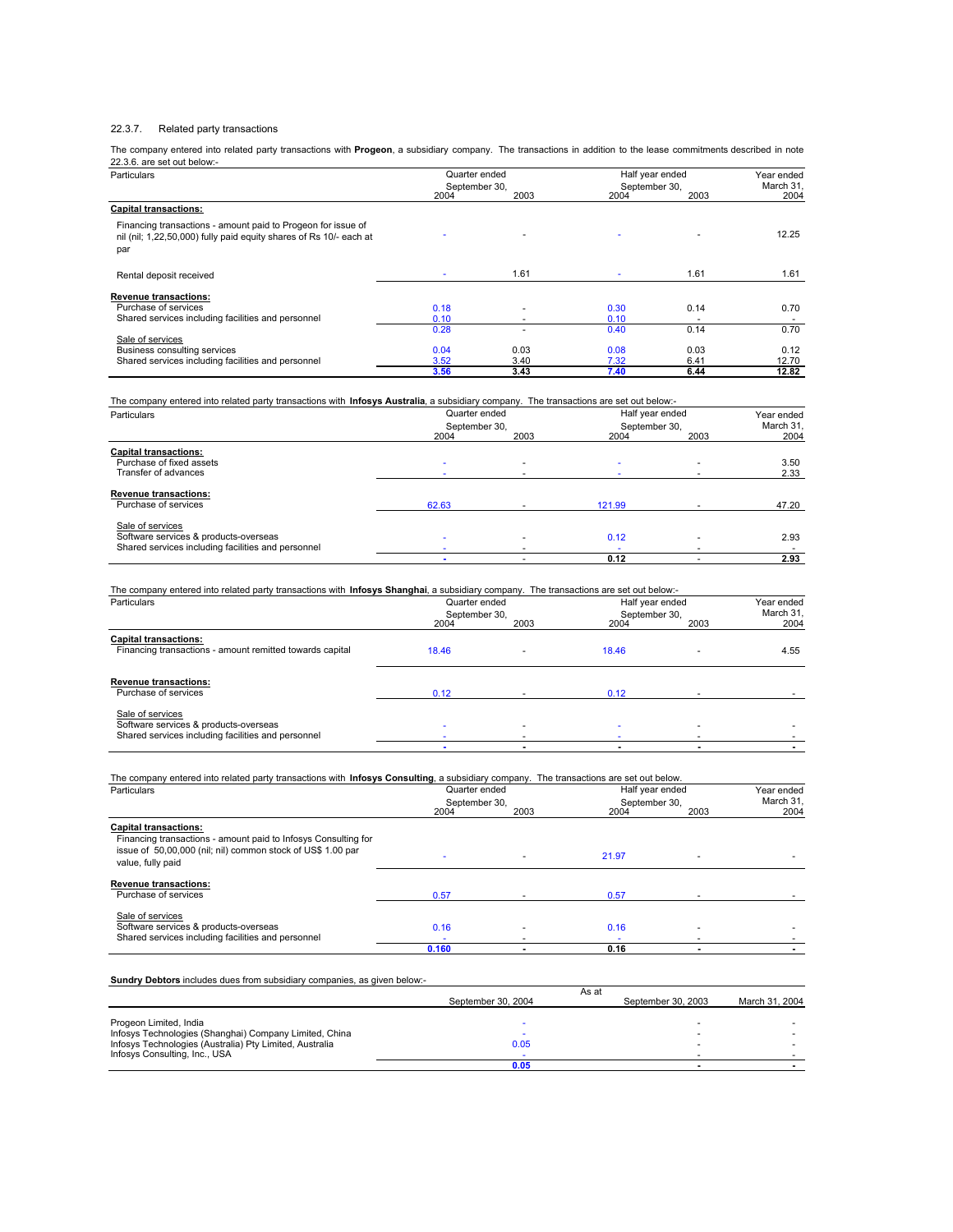#### **Sundry Creditors** includes dues to subsidiary companies, as given below:-

|                                                                              |               |                    | As at           |                    |                |
|------------------------------------------------------------------------------|---------------|--------------------|-----------------|--------------------|----------------|
|                                                                              |               | September 30, 2004 |                 | September 30, 2003 | March 31, 2004 |
| Progeon Limited, India                                                       |               | 1.61               |                 |                    | 1.61           |
| Infosys Technologies (Shanghai) Company Limited, China                       |               | 0.12               |                 |                    |                |
| Infosys Technologies (Australia) Pty Limited, Australia                      |               | 24.83              |                 |                    | 11.34          |
| Infosys Consulting, Inc., USA                                                |               |                    |                 |                    |                |
|                                                                              |               | 26.56              |                 |                    | 12.95          |
| Loans and Advances includes dues from subsidiary companies, as given below:- |               |                    |                 |                    |                |
|                                                                              |               |                    | As at           |                    |                |
|                                                                              |               | September 30, 2004 |                 | September 30, 2003 | March 31, 2004 |
| Progeon Limited, India                                                       |               |                    |                 |                    |                |
| Infosys Technologies (Shanghai) Company Limited, China                       |               | 0.99               |                 |                    | 0.85           |
| Infosys Technologies (Australia) Pty Limited, Australia                      |               |                    |                 |                    |                |
| Infosys Consulting, Inc., USA                                                |               |                    |                 |                    |                |
|                                                                              |               | 0.99               |                 |                    | 0.85           |
| Maximum balances of loans and advances due from subsidiary companies :-      |               |                    |                 |                    |                |
| <b>Particulars</b>                                                           | Quarter ended |                    | Half year ended |                    | Year ended     |
|                                                                              | September 30, |                    | September 30,   |                    | March 31,      |
|                                                                              | 2004          | 2003               | 2004            | 2003               | 2004           |
| Progeon Limited, India                                                       |               |                    |                 |                    |                |
| Infosys Technologies (Shanghai) Company Limited, China                       | 0.99          |                    | 0.99            |                    |                |
| Infosys Technologies (Australia) Pty Limited, Australia                      |               |                    |                 |                    |                |
| Infosys Consulting, Inc., USA                                                |               |                    |                 |                    |                |

During the quarter and half year ended September 30, 2004, an amount of Rs. 4.00 and Rs. 8.00 has been donated to Infosys Foundation, a not-for-profit trust, in<br>which certain directors of the company are trustees. Donation 2004 were Rs. 3.50, Rs. 7.00 and Rs. 12.00 respectively.

| Details of the transactions with the companies in which certain directors of the company are also director:- |               |               |                 |               |            |
|--------------------------------------------------------------------------------------------------------------|---------------|---------------|-----------------|---------------|------------|
| <b>Particulars</b>                                                                                           | Quarter ended |               | Half vear ended |               | Year ended |
|                                                                                                              |               | September 30. |                 | September 30. | March 31.  |
|                                                                                                              | 2004          | 2003          | 2004            | 2003          | 2004       |
| <b>Purchase of services</b><br>SupplyChainge Inc., USA                                                       |               |               |                 | 0.71          | 0.71       |
| Sale of services<br><b>ICICI Bank Limited, India</b>                                                         | 0.52          | 3.61          | 1.80            | 4.50          | 6.54       |

The company has an alliance with SupplyChainge Inc., USA to jointly market and deliver lead-time optimization solutions. Prof. Marti G. Subrahmanyam, an external<br>director of the company, is also a director on the board of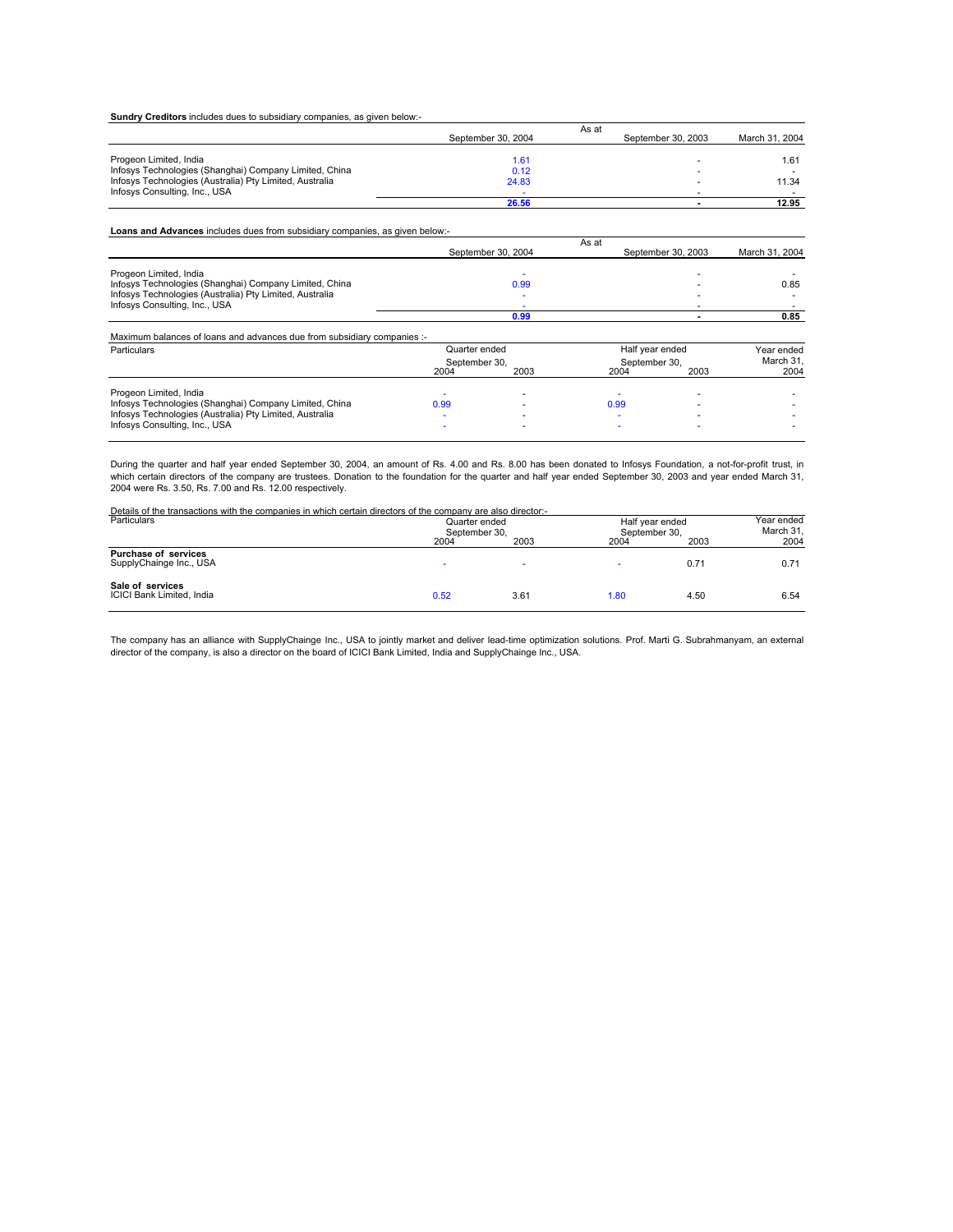#### 22.3.8. Transactions with key management personnel

# Key management personnel comprise our directors and statutory officers.

Particulars of remuneration and other benefits provided to key management personnel during the quarter and half year ended September 30, 2004 and 2003 and<br>the year ended March 31, 2004 are set out below:-

| Name                                                     | Salary | <b>Contributions</b><br>to provident and<br>other funds | Perquisites<br>and incentives | Total<br>Remuneration |
|----------------------------------------------------------|--------|---------------------------------------------------------|-------------------------------|-----------------------|
| <b>Chairman and Chief Mentor</b>                         |        |                                                         |                               |                       |
| N R Narayana Murthy                                      | 0.03   | 0.01                                                    | 0.03                          | 0.07                  |
|                                                          | 0.02   | 0.01                                                    | 0.01                          | 0.04                  |
|                                                          | 0.06   | 0.02                                                    | 0.07                          | 0.15                  |
|                                                          | 0.04   | 0.02                                                    | 0.04                          | 0.10                  |
|                                                          | 0.08   | 0.04                                                    | 0.10                          | 0.22                  |
| Chief Executive Officer, President and Managing Director |        |                                                         |                               |                       |
| Nandan M Nilekani                                        | 0.03   | 0.01                                                    | 0.03                          | 0.07                  |
|                                                          | 0.02   | 0.01                                                    | 0.01                          | 0.04                  |
|                                                          | 0.06   | 0.02                                                    | 0.07                          | 0.15                  |
|                                                          | 0.05   | 0.02                                                    | 0.05                          | 0.12                  |
|                                                          | 0.09   | 0.04                                                    | 0.10                          | 0.23                  |
| Chief Operating Officer and Deputy Managing Director     |        |                                                         |                               |                       |
| S Gopalakrishnan                                         | 0.03   | 0.02                                                    | 0.02                          | 0.07                  |
|                                                          | 0.02   | 0.01                                                    | 0.01                          | 0.04                  |
|                                                          | 0.06   | 0.03                                                    | 0.06                          | 0.15                  |
|                                                          | 0.04   | 0.02                                                    | 0.05                          | 0.11                  |
|                                                          | 0.08   | 0.04                                                    | 0.10                          | 0.22                  |
| <b>Whole-time Directors</b>                              |        |                                                         |                               |                       |
| K Dinesh                                                 | 0.03   | 0.01                                                    | 0.02                          |                       |
|                                                          | 0.03   | 0.01                                                    | 0.01                          | 0.06<br>0.05          |
|                                                          | 0.06   |                                                         | 0.06                          |                       |
|                                                          | 0.05   | 0.02<br>0.02                                            | 0.05                          | 0.14<br>0.12          |
|                                                          | 0.09   | 0.04                                                    | 0.10                          | 0.23                  |
|                                                          |        |                                                         |                               |                       |
| S D Shibulal                                             | 0.22   | ä                                                       |                               | 0.22                  |
|                                                          | 0.28   |                                                         |                               | 0.28                  |
|                                                          | 0.41   |                                                         | 0.11                          | 0.52                  |
|                                                          | 0.44   | $\overline{a}$                                          | 0.12                          | 0.56                  |
|                                                          | 0.76   |                                                         | 0.23                          | 0.99                  |
|                                                          |        |                                                         |                               |                       |
| T V Mohandas Pai                                         | 0.05   | 0.01                                                    | 0.05                          | 0.11                  |
| <b>Chief Financial Officer</b>                           | 0.03   | 0.01                                                    | 0.02                          | 0.06                  |
|                                                          | 0.09   | 0.03                                                    | 0.14                          | 0.26                  |
|                                                          | 0.05   | 0.02                                                    | 0.05                          | 0.12                  |
|                                                          | 0.11   | 0.04                                                    | 0.16                          | 0.31                  |
|                                                          |        |                                                         |                               |                       |
| Srinath Batni                                            | 0.04   | 0.01                                                    | 0.04                          | 0.09                  |
|                                                          | 0.03   | 0.01                                                    | 0.02                          | 0.06                  |
|                                                          | 0.08   | 0.03                                                    | 0.12                          | 0.23                  |
|                                                          | 0.05   | 0.02                                                    | 0.04                          | 0.11                  |
|                                                          | 0.10   | 0.04                                                    | 0.13                          | 0.27                  |
|                                                          |        |                                                         |                               |                       |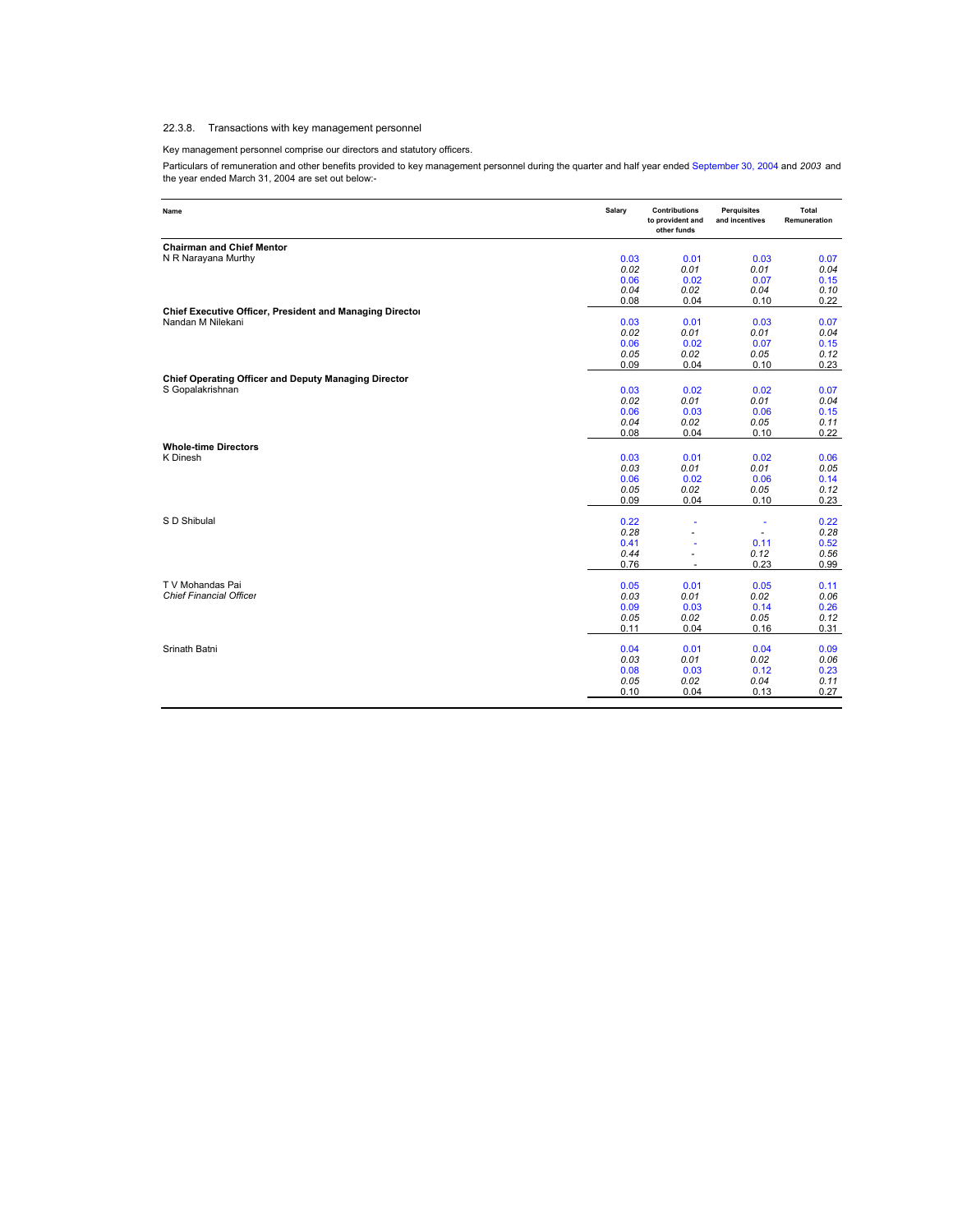|                                 | Commission   | <b>Sitting fees</b>                                  | expenses                      | Reimbursement of Total remuneration |
|---------------------------------|--------------|------------------------------------------------------|-------------------------------|-------------------------------------|
| Name                            |              |                                                      |                               |                                     |
| <b>Non-Whole time Directors</b> |              |                                                      |                               |                                     |
| Deepak M Satwalekar             | 0.04         |                                                      | ٠                             | 0.04                                |
|                                 | 0.05         | ÷,                                                   | 0.01                          | 0.06                                |
|                                 | 0.09         |                                                      | 0.01                          | 0.10                                |
|                                 | 0.09         | 0.01                                                 | 0.01                          | 0.11                                |
|                                 | 0.21         | 0.01                                                 | 0.01                          | 0.23                                |
| Marti G Subrahmanyam            | 0.05         |                                                      | 0.01                          | 0.06                                |
|                                 | 0.04         |                                                      | 0.02                          | 0.06                                |
|                                 | 0.10         |                                                      | 0.04                          | 0.14                                |
|                                 | 0.09         |                                                      | 0.03                          | 0.12                                |
|                                 | 0.19         | $\overline{\phantom{a}}$                             | 0.07                          | 0.26                                |
| Philip Yeo                      | 0.05         |                                                      | ä                             | 0.05                                |
|                                 | 0.04         |                                                      | $\overline{\phantom{a}}$      | 0.04                                |
|                                 | 0.10         |                                                      | ÷                             | 0.10                                |
|                                 | 0.07         |                                                      | ٠                             | 0.07                                |
|                                 | 0.15         | ÷,                                                   | 0.01                          | 0.16                                |
| Jitendra Vir Singh              |              |                                                      | ä                             | ÷                                   |
|                                 | ٠            |                                                      | ä,                            | $\overline{\phantom{a}}$            |
|                                 |              |                                                      |                               | ٠                                   |
|                                 |              |                                                      | ÷.                            | $\overline{\phantom{a}}$            |
|                                 | 0.08         | ٠                                                    | $\sim$                        | 0.08                                |
| Omkar Goswami                   |              |                                                      |                               |                                     |
|                                 | 0.05<br>0.04 | 0.01                                                 | ÷<br>$\overline{\phantom{a}}$ | 0.05<br>0.05                        |
|                                 | 0.10         |                                                      | 0.01                          | 0.11                                |
|                                 | 0.08         | 0.01                                                 | 0.01                          | 0.10                                |
|                                 | 0.18         | 0.01                                                 | 0.01                          | 0.20                                |
| Larry Pressler                  | 0.05         |                                                      |                               |                                     |
|                                 | 0.03         |                                                      | ۰<br>٠                        | 0.05<br>0.03                        |
|                                 | 0.10         |                                                      | ٠                             | 0.10                                |
|                                 | 0.07         |                                                      |                               | 0.07                                |
|                                 | 0.16         | ä,                                                   | 0.01                          | 0.17                                |
|                                 |              |                                                      |                               |                                     |
| Rama Bijapurkar                 | 0.05         | ÷                                                    | ä                             | 0.05                                |
|                                 | 0.04         |                                                      | $\overline{\phantom{a}}$      | 0.04                                |
|                                 | 0.09<br>0.08 | 0.01                                                 | 0.01                          | 0.10<br>0.09                        |
|                                 | 0.19         | $\overline{\phantom{a}}$<br>0.01                     | 0.01                          | 0.21                                |
|                                 |              |                                                      |                               |                                     |
| Claude Smadja                   | 0.05         | 0.01                                                 | 0.05                          | 0.11                                |
|                                 | 0.03         |                                                      | 0.03                          | 0.06                                |
|                                 | 0.10         | 0.01                                                 | 0.07                          | 0.18                                |
|                                 | 0.06<br>0.15 | $\overline{\phantom{a}}$<br>$\overline{\phantom{a}}$ | 0.06<br>0.09                  | 0.12<br>0.24                        |
|                                 |              |                                                      |                               |                                     |
| Sridar A lyengar                | 0.05         |                                                      | $\sim$                        | 0.05                                |
|                                 | 0.04         |                                                      | 0.02                          | 0.06                                |
|                                 | 0.10         |                                                      | 0.04                          | 0.14                                |
|                                 | 0.08         |                                                      | 0.07                          | 0.15                                |
|                                 | 0.18         | 0.01                                                 | 0.13                          | 0.32                                |

# Other Senior Management Personnel

Particulars of remuneration and other benefits provided to other key management personnel during the quarter and half year ended September 30, 2004, *2003*<br>and the year ended March 31, 2004 are set out below:-

|                   |        | Contributions to<br>provident and | Perguisites<br>and | Total        | Total loans | Outstanding<br>loans and |
|-------------------|--------|-----------------------------------|--------------------|--------------|-------------|--------------------------|
| Name              | Salarv | other funds                       | incentives         | remuneration | granted     | advances                 |
| V Balakrishnan.   | 0.03   | 0.01                              | 0.07               | 0.11         | 0.04        | 0.04                     |
| Company Secretary | 0.03   | 0.01                              | 0.04               | 0.08         | -           |                          |
|                   | 0.06   | 0.02                              | 0.18               | 0.26         | 0.04        | 0.04                     |
|                   | 0.06   | 0.02                              | 0.10               | 0.18         | -           |                          |
|                   | 0.12   | 0.04                              | 0.22               | 0.38         | -           |                          |

In addition, the details of the options granted to non-whole time directors and other senior officers during the quarter and half year ended September 30, 2004 and<br>2003 and year ended *March 31, 2004* are as follows:-

| Name                     | Date of Grant  | Option plan | Number of<br>options<br>granted | Exercise price<br>(in Rs.) | Expiration of<br>options |
|--------------------------|----------------|-------------|---------------------------------|----------------------------|--------------------------|
| Non-Whole time Directors |                |             |                                 |                            |                          |
| Sridar A Ivengar         | April 10, 2003 | 1999        | 8.000                           | 762.44                     | April 9, 2013            |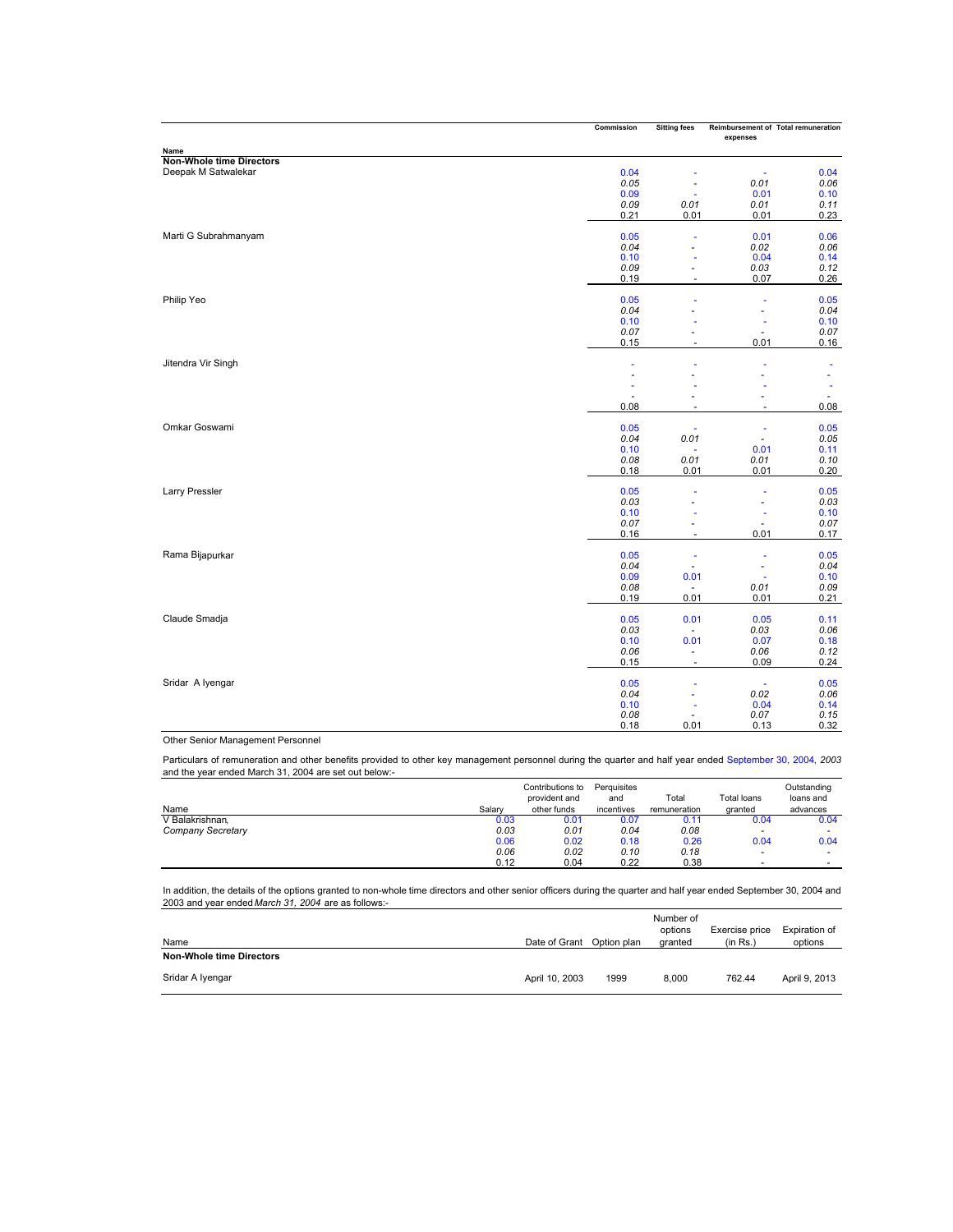#### 22.3.9. Exchange differences

Other income includes exchange differences of Rs. 6.18 and Rs. (6.08) for the quarter and half year ended September 30, 2004 (for the quarter and half year ended September 30, 2003, the corresponding amounts were Rs. 18.88 and Rs. 26.74 and for the year ended March 31, 2004, the amount was Rs. 19.43 ).

#### 22.3.10. Research and development expenditure

|         |       | Quarter ended<br>September 30. |       | Half year ended<br>September 30. |       |
|---------|-------|--------------------------------|-------|----------------------------------|-------|
|         | 2004  | 2003                           | 2004  | 2003                             | 2004  |
| Capital | -     | 0.24                           |       | 0.32                             | 1.48  |
| Revenue | 16.19 | 10.97                          | 30.12 | 16.58                            | 43.06 |
|         | 16.19 | 11.21                          | 30.12 | 16.90                            | 44.54 |

#### 22.3.11. Unearned revenue

Unearned revenue as at September 30, 2004 amounting to Rs. 100.90 (Rs. 71.12 as at September 30, 2003 and Rs. 62.86 as at March 31, 2004) primarily consists of client billings on fixed-price, fixed-time-frame contracts for which the related costs have not yet been incurred.

### 22.3.12. Dues to small-scale industrial undertakings

As at September 30, 2004, September 30, 2003 and March 31, 2004, the company has no outstanding dues to small-scale industrial undertaking.

#### 22.3.13. Stock option plans

The company currently has three stock option plans. These are summarized below.

#### 1994 Stock Option Plan ("the 1994 Plan")

The 1994 plan elapsed in fiscal year 2000 and, consequently, no further grants will be made under this plan.

#### 1998 Stock Option Plan ("the 1998 Plan")

The 1998 Plan was approved by the board of directors in December 1997 and by the shareholders in January 1998. The Government of India approved<br>29,40,000 ADSs representing 14,70,000 equity shares for issue under the Plan. fair market value of the underlying equity share on the date of the grant. The 1998 Plan automatically expires in January 2008, unless terminated earlier. All options under the 1998 Plan are exercisable for ADSs representing equity shares. A compensation committee comprising independent members of the board of directors administers the 1998 Plan. All options have been granted at 100% of fair market value.

| Number of options granted, exercised and forfeited | Quarter ended<br>September 30. |           | Half vear ended<br>September 30. |              | Year ended<br>March 31. |
|----------------------------------------------------|--------------------------------|-----------|----------------------------------|--------------|-------------------------|
|                                                    | 2004                           | 2003      | 2004                             | 2003         | 2004                    |
| Options outstanding, beginning of period/year      | 37.41.476                      | 48.68.794 | 38.71.010                        | 50.06.812    | 50.06.812               |
| Granted during the period/year                     |                                | 83.200    |                                  | 1.90.800     | 1.91.800                |
| Exercised during the period/year                   | (62.140)                       | (45.288)  | (83.768)                         | (70.320)     | (5, 17, 740)            |
| Forfeited during the period/year                   | 22.714                         | (98.284)  | (85, 192)                        | (3, 18, 870) | (8,09,862)              |
| Options outstanding, end of period/year            | 37.02.050                      | 48.08.422 | 37.02.050                        | 48.08.422    | 38.71.010               |

1999 Stock Option Plan ("the 1999 Plan")

In fiscal 2000, the company instituted the 1999 Plan. The shareholders and the board of directors approved the plan in June 1999, which provides for the issue of 66,00,000 equity shares to the employees. The compensation committee administers the 1999 Plan. Options will be issued to employees at an exercise price that is not less than the fair market value.

| Number of options granted, exercised and forfeited | Quarter ended<br>September 30.<br>2004<br>2003 |             | Half vear ended<br>September 30.<br>2004 | Year ended<br>March 31.<br>2004 |               |
|----------------------------------------------------|------------------------------------------------|-------------|------------------------------------------|---------------------------------|---------------|
|                                                    |                                                |             |                                          | 2003                            |               |
| Options outstanding, beginning of period/year      | 1.71.62.132                                    | 2.05.43.044 | 1.83.62.120                              | 2.02.44.684                     | 2.02.44.684   |
| Granted during the period/year                     |                                                | 1.40.600    |                                          | 7.44.800                        | 7.71.200      |
| Exercised during the period/year                   | (3,26,394)                                     | (33.136)    | (12.12.678)                              | (33, 256)                       | (10, 74, 172) |
| Forfeited during the period/year                   | (2.56.841)                                     | (3.97.148)  | (5.70.545)                               | (7.02.868)                      | (15, 79, 592) |
| Options outstanding, end of period/year            | 1.65.78.897                                    | 2.02.53.360 | 1.65.78.897                              | 2.02.53.360                     | 1.83.62.120   |

The aggregate options considered for dilution are set out in note 22.3.24

#### 22.3.14. Pro forma disclosures relating to the Employee Stock Option Plans ("ESOPs)

The Securities and Exchange Board of India ("SEBI") issued the Employee Stock Option Scheme and Employee Stock Purchase Scheme Guidelines in 1999, which is applicable to all stock option schemes established on or after June 19, 1999. In accordance with these guidelines, the excess of the market price of the underlying equity shares as of the date of the grant of the options over the exercise price of the options, including up-front payments, if any, is to be recognized and amortized on a straight-line basis over the vesting period. All options under the 1998 and 1999 stock option plans have been issued at fair market value, hence there are no compensation costs.

The company's 1994 stock option plan was established prior to the SEBI guidelines on stock options.

Had the stock compensation costs for this stock option plan been determined as per the guidelines issued by SEBI, the company's reported net profit would have been reduced to the pro forma amounts indicated below:

|                      | Quarter ended |                       |        | Half year ended       |                   |
|----------------------|---------------|-----------------------|--------|-----------------------|-------------------|
|                      | 2004          | September 30.<br>2003 | 2004   | September 30.<br>2003 | March 31.<br>2004 |
| Net profit:          |               |                       |        |                       |                   |
| - As reported        | 454.85        | 300.16                | 849.32 | 578.28                | 1.243.47          |
| - Adjusted pro forma | 454.85        | 295.24                | 849.32 | 568.33                | ,230.57           |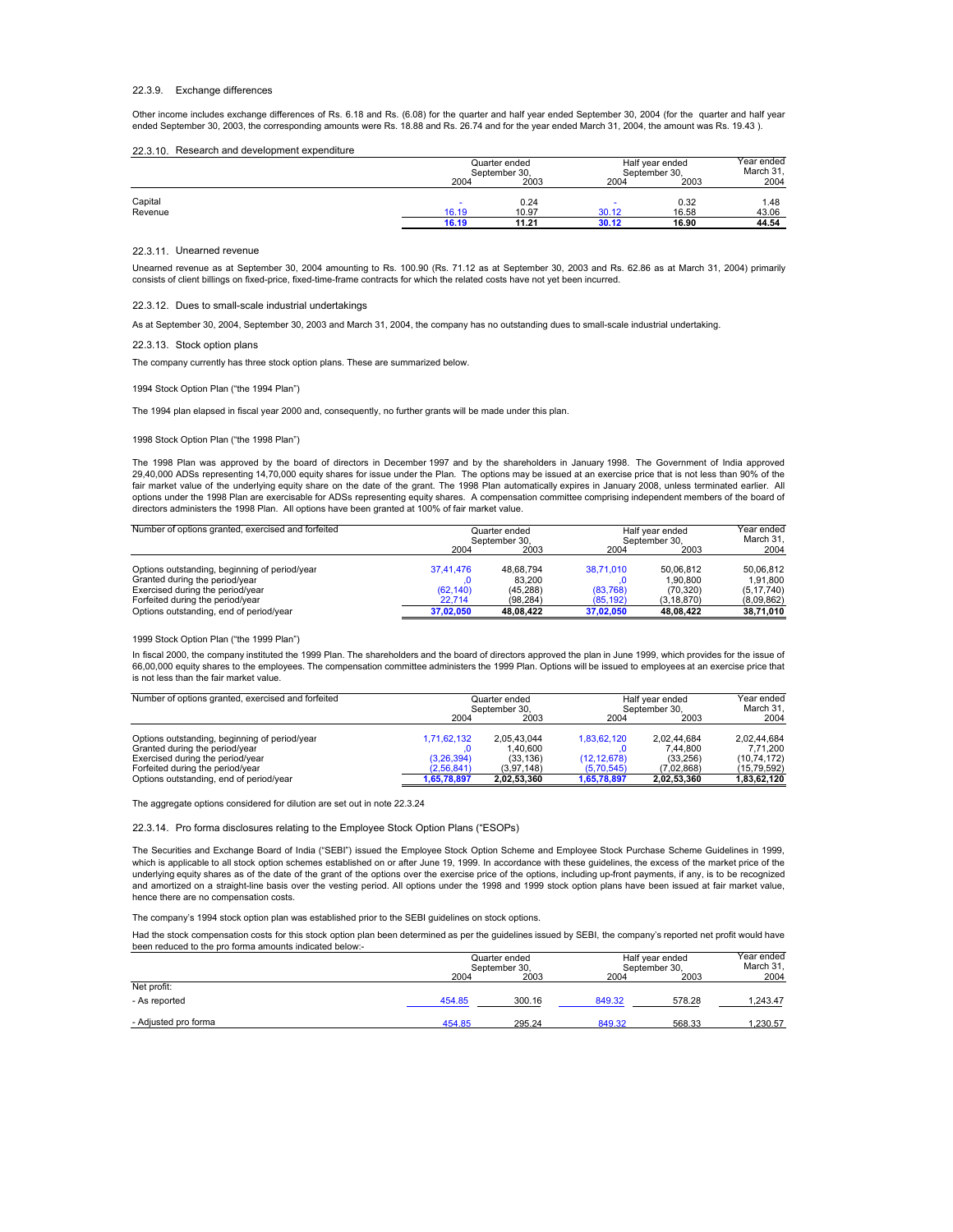#### 22.3.15. Income taxes

The provision for taxation includes tax liabilities in India on the company's global income as reduced by exempt incomes and any tax liabilities arising overseas on income sourced from those countries.

Most of Infosys' operations are conducted through Software Technology Parks ("STPs"). Income from STPs are tax exempt for the earlier of 10 years<br>commencing from the fiscal year in which the unit commences software develop

#### 22.3.16. Cash and bank balances

Details of balances kept with non-scheduled banks as on balance sheet dates and the maximum balances kept with non-scheduled banks during the period/year are as follows:-

| Balances with non-scheduled banks       |                    | As at              |                |
|-----------------------------------------|--------------------|--------------------|----------------|
|                                         | September 30, 2004 | September 30, 2003 | March 31, 2004 |
| In current accounts                     |                    |                    |                |
| ABN Amro Bank, Taipei, Taiwan           | 0.04               | 0.67               | 0.94           |
| Bank of America. Palo Alto, USA         | 103.99             | 95.56              | 108.03         |
| Bank of America, Dallas, USA            |                    | 1.82               |                |
| Bank of China, Beijing China            | 0.05               | 0.02               | 0.03           |
| Bank of Melbourne, Melbourne, Australia |                    | 0.19               | 0.23           |
| Citibank NA, Melbourne, Australia       | 18.95              | 1.73               | 20.21          |
| Citibank NA, Hong Kong                  | 0.01               | 0.02               | 0.09           |
| Citibank NA, Singapore                  | 0.43               | 0.29               | 0.47           |
| Citibank NA, Sydney, Australia          |                    |                    | 0.04           |
| Citibank NA, Tokyo                      | 0.06               | 0.09               | 0.08           |
| Citibank NA, Sharjah UAE                | 0.08               | 0.05               | 0.03           |
| Deutsche Bank, Brussels, Belgium        | 13.10              | 1.96               | 3.30           |
| Deutsche Bank, Frankfurt, Germany       | 4.08               | 5.18               | 2.03           |
| Deutsche Bank, Netherlands              | 0.23               | 0.36               | 0.05           |
| Deutsche Bank, Paris, France            | 1.73               | 0.34               | 0.30           |
| Deutsche Bank, Zurich, Switzerland      | 1.15               | 2.48               | 0.40           |
| HSBC Bank PLC, Croydon, UK              | 12.66              | 13.98              | 11.17          |
| <b>ICICI Bank UK Ltd.</b>               | 8.78               |                    |                |
| Nordbanken, Stockholm, Sweden           | 0.06               |                    | 0.02           |
| Nova Scotia Bank, Toronto, Canada       | 0.11               | 6.69               | 5.33           |
| Royal Bank of Canada, Canada            | 8.50               | 2.13               | 6.21           |
| Svenska Handeb Bank, Sweden             | 1.09               | 0.37               | 0.26           |
| UFJ Bank, Tokyo, Japan                  | 0.44               | 2.05               | 0.22           |
|                                         | 175.54             | 135.98             | 159.44         |

| Maximum balance held in non-scheduled banks during the<br>period/year |        | Quarter ended<br>September 30, |        | Half vear ended<br>September 30. |        |
|-----------------------------------------------------------------------|--------|--------------------------------|--------|----------------------------------|--------|
|                                                                       | 2004   | 2003                           | 2004   | 2003                             | 2004   |
| In current accounts                                                   |        |                                |        |                                  |        |
| ABN Amro Bank, Taipei, Taiwan                                         | 0.96   | 0.69                           | 0.96   | 0.69                             | 0.96   |
| Bank of America, Palo Alto, USA                                       | 252.58 | 262.55                         | 252.58 | 262.55                           | 263.45 |
| Bank of America, Dallas, USA                                          |        | 6.73                           |        | 6.73                             | 6.98   |
| Bank of China, Beijing China                                          | 0.08   | 0.06                           | 0.08   | 0.06                             | 0.13   |
| Bank of Melbourne, Melbourne, Australia                               |        | 1.15                           | 0.23   | 2.87                             | 3.20   |
| Citibank NA, Melbourne, Australia                                     | 52.54  | 3.19                           | 52.54  | 3.19                             | 20.21  |
| Citibank NA, Hong Kong                                                | 0.16   | 0.28                           | 0.16   | 0.28                             | 0.41   |
| Citibank NA, Singapore                                                | 0.47   | 0.35                           | 0.48   | 0.35                             | 0.57   |
| Citibank NA, Sydney, Australia                                        | ٠      |                                | 0.04   |                                  | 15.31  |
| Citibank NA, Tokvo                                                    | 6.64   | 4.61                           | 6.67   | 5.72                             | 5.74   |
| Citibank NA, Sharjah, UAE                                             | 0.16   | 0.10                           | 0.16   | 0.10                             | 0.11   |
| Deutsche Bank, Brussels, Belgium                                      | 33.16  | 11.73                          | 33.16  | 13.28                            | 18.24  |
| Deutsche Bank, Frankfurt, Germany                                     | 19.16  | 10.91                          | 27.19  | 10.99                            | 22.37  |
| Deutsche Bank, Netherlands                                            | 0.48   | 0.59                           | 1.05   | 0.72                             | 1.69   |
| Deutsche Bank, Paris, France                                          | 3.68   | 2.97                           | 3.68   | 2.97                             | 2.97   |
| Deutsche Bank, Zurich, Switzerland                                    | 8.26   | 2.74                           | 8.26   | 2.74                             | 14.69  |
| Fleet Bank (Bank of Boston), Boston, USA                              |        |                                |        | 0.97                             | 0.97   |
| HSBC Bank PLC, Croydon, UK                                            | 30.73  | 13.98                          | 47.30  | 19.10                            | 38.00  |
| ICICI Bank, Uk Limited. London                                        | 30.87  |                                | 30.87  |                                  |        |
| Merrill Lynch Esop A/C                                                | 5.27   |                                | 5.27   |                                  |        |
| National Bank of Shariah, UAE                                         |        |                                | ÷      | 0.08                             | 0.08   |
| Nordbanken, Stockholm, Sweden                                         | 0.27   | 0.23                           | 0.27   | 0.41                             | 0.41   |
| Nova Scotia Bank, Toronto, Canada                                     | 6.37   | 6.69                           | 6.37   | 6.69                             | 8.69   |
| Royal Bank of Canada, Canada                                          | 9.66   | 2.13                           | 9.66   | 2.13                             | 10.09  |
| Svenska Handels Bank, Sweden                                          | 2.58   | 1.66                           | 2.95   | 2.36                             | 4.25   |
| UFJ Bank, Tokyo, Japan                                                | 0.44   | 2.67                           | 0.71   | 2.67                             | 2.67   |

The cash and bank balances include interest accrued but not due on fixed deposits amounting to Rs. 4.95 for the half year ended September 30, 2004 (Rs. 7.54 for the half year ended September 30, 2003 and Rs. 7.28 for the year ended March 31, 2004).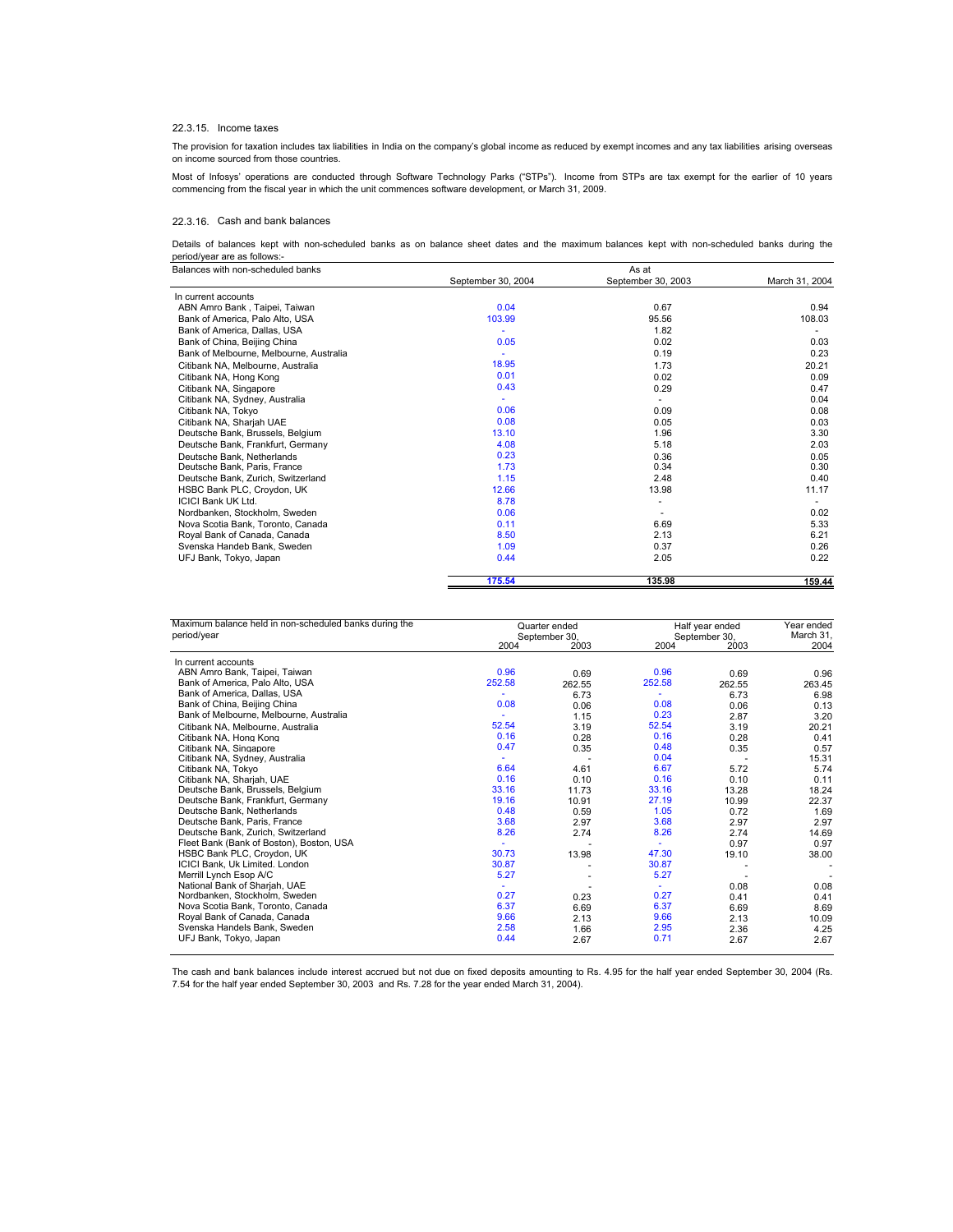#### 22.3.17. Loans and advances

"Advances" mainly comprises prepaid travel and per-diem expenses and advances to vendors.

Deposits with financial institutions and a body corporate comprise:-

|                                                          | September 30, 2004 | As at<br>September 30, 2003 | March 31, 2004 |
|----------------------------------------------------------|--------------------|-----------------------------|----------------|
| Deposits with financial institutions:                    |                    |                             |                |
| Housing Development Finance Corporation Limited ("HDFC") | 201.36             | 201.46                      | 201.39         |
| Life Insurance Corporation of India                      | 35.00              | $\overline{\phantom{a}}$    |                |
| Deposit with body corporate:                             |                    |                             |                |
| GE Capital Services India Limited                        | -                  | 105.69                      |                |
|                                                          | 236.36             | 307.15                      | 201.39         |
| Interest accrued but not due (included above)            | 1.36               | 2.15                        | 1.39           |

Maximum balance held as deposits with financial institutions and a body corporate:-

|                                                          | Quarter ended<br>September 30. |                          | Half year ended<br>September 30. |        | Year ended<br>March 31. |
|----------------------------------------------------------|--------------------------------|--------------------------|----------------------------------|--------|-------------------------|
|                                                          | 2004                           | 2003                     | 2004                             | 2003   | 2004                    |
| Deposits with financial institutions:                    |                                |                          |                                  |        |                         |
| Housing Development Finance Corporation Limited ("HDFC") | 201.54                         | 201.70                   | 201.56                           | 201.70 | 201.70                  |
| Life Insurance Corporation of India                      | 35.00                          | $\overline{\phantom{a}}$ | 35.00                            | -      | $\sim$                  |
| Deposit with body corporate:                             |                                |                          |                                  |        |                         |
| GE Capital Services India Limited                        | -                              | 151.71                   |                                  | 151.82 | 151.82                  |

The financial institutions and the body corporate have superior credit ratings from a premier credit rating agency in the country.

Mr. Deepak M Satwalekar, Director, is also Director of HDFC. Except as director in the financial institution, he has no direct interest in any transactions.

#### 22.3.18. Fixed assets

|  | Profit / (loss) on disposal of fixed assets |  |  |
|--|---------------------------------------------|--|--|
|  |                                             |  |  |

|                                                  |        | Quarter ended<br>September 30. |        | Half year ended<br>September 30. |                   |  |
|--------------------------------------------------|--------|--------------------------------|--------|----------------------------------|-------------------|--|
|                                                  | 2004   | 2003                           | 2004   | 2003                             | March 31.<br>2004 |  |
| Profit on disposal of fixed assets               | 0.09   |                                | 0.16   | 0.01                             | 0.04              |  |
| (Loss) on disposal of fixed assets               | (0.04) | -                              | (0.04) | -                                |                   |  |
| Profit / (loss) on disposal of fixed assets, net | 0.05   |                                | 0.12   | 0.01                             | 0.04              |  |

| Depreciation charged to the profit and loss account relating to assets costing less than Rs. 5,000/- each |                                |      |                                  |      |                         |
|-----------------------------------------------------------------------------------------------------------|--------------------------------|------|----------------------------------|------|-------------------------|
|                                                                                                           | Quarter ended<br>September 30. |      | Half year ended<br>September 30. |      | Year ended<br>March 31. |
|                                                                                                           | 2004                           | 2003 | 2004                             | 2003 | 2004                    |
| Charged during the period/year                                                                            | 3.50                           | 4.60 | 4.39                             | 6.24 | 28.61                   |

The company has entered into lease-cum-sale agreements to acquire certain properties. In accordance with the terms of these agreements, the company has the option to purchase the properties on expiry of the lease period. The company has already paid 99% of the value of the properties at the time of entering into the lease-cum-sale agreements. These amounts are disclosed as "Land - leasehold" under "Fixed assets" in the financial statements. Additionally, certain land has been purchased for which the company has possession certificate for which sale deeds are yet to be executed as at September 30, 2004.

During the year ended March 31, 2004, management reduced the remaining estimated useful life of the intellectual property in a commercial software application product to three months, effective August 2003 and treasury management product to two months, effective November 2003. The revised estimation represents management's present evaluation of the expected future commercial benefits from these products. The revision has resulted in an increased charge to the profit and loss account of Rs. 20.28 during the year ended March 31, 2004.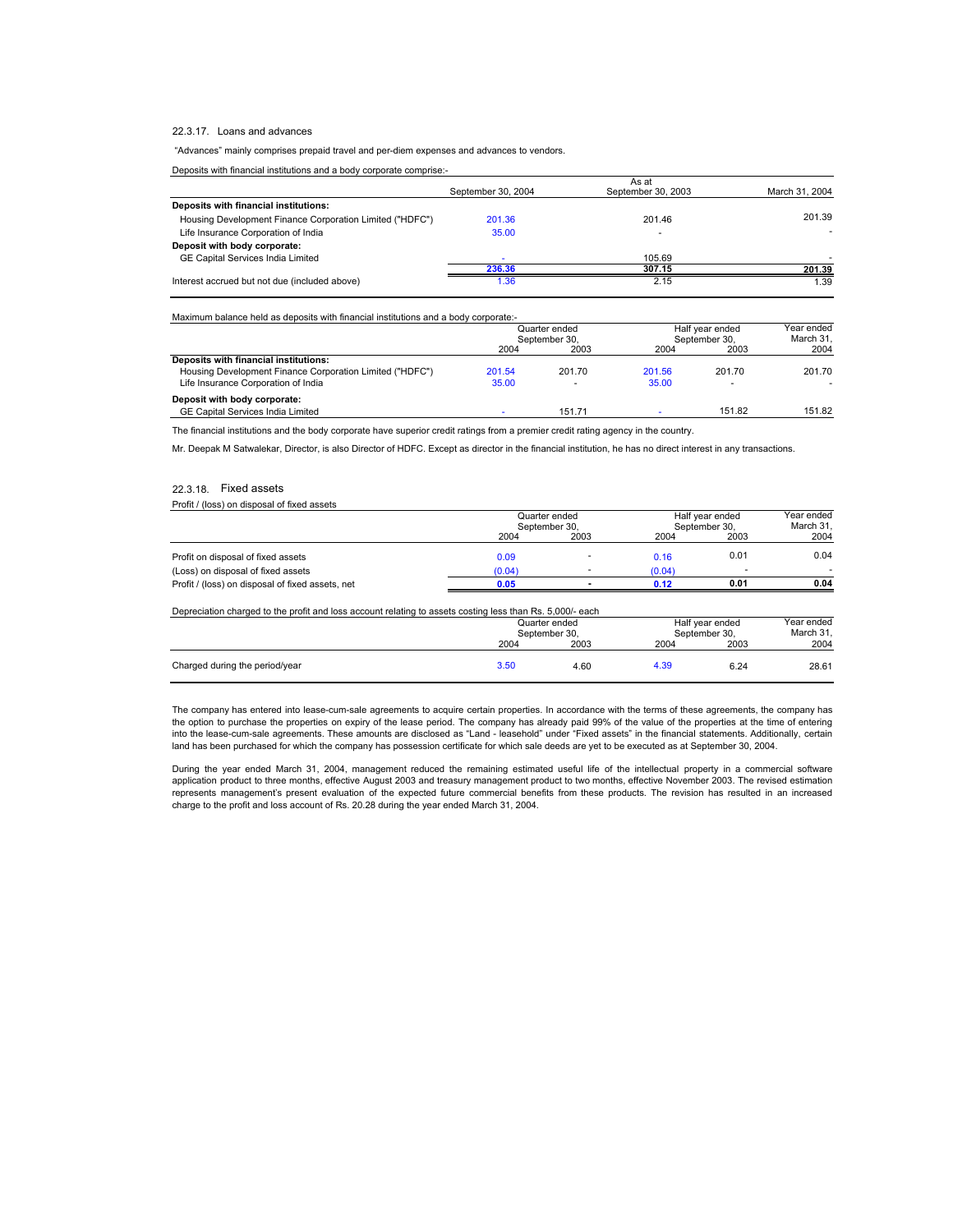#### 22.3.19. Details of Investments

|                                                                                                                                                                            |                    | As at              |                     |
|----------------------------------------------------------------------------------------------------------------------------------------------------------------------------|--------------------|--------------------|---------------------|
| Long-term investments                                                                                                                                                      | September 30, 2004 | September 30, 2003 | March 31, 2004      |
| Yantra Corporation, USA,                                                                                                                                                   |                    |                    |                     |
| 20,00,000 (20,00,000; 20,00,000) common stock at US\$ 0.20 each, fully<br>paid, par value US\$ 0.01 each                                                                   | $1.42$ *           | 1.42               | $1.42$ *            |
| 1 (1; 1) Fully paid warrant to purchase 55,00,000 common stock, at US \$<br>0.19 each, exercise price of US\$ 0.01 each                                                    | $3.91$ *           | 3.91               | $\star$<br>$3.91$ * |
| 6,36,363 (6,36,363; 6,36,363) Series A convertible preferred stock, at US\$<br>0.75 each, fully paid, par value US\$ 0.01 each                                             | 1.73               | 1.73               | ×<br>1.73           |
| CiDRA Corporation, USA                                                                                                                                                     |                    |                    |                     |
| 12,752 (33,333; 12,752) Series D convertible preferred stock at US\$ 90<br>each, fully paid, par value US\$ 0.01 each                                                      | 5.11               | 13.40              | 5.11                |
| 72,539 (nil; 72,539) Class A common stock, par value US\$ 0.001 each                                                                                                       |                    |                    |                     |
| 2,139 (nil; 2,139) Non voting redeemable preferred stock, par value US\$<br>$0.01$ each                                                                                    |                    |                    |                     |
| Alpha Thinx Mobile Phone Services AG, Austria                                                                                                                              |                    |                    |                     |
| Nil (nil; nil) bearer shares at $\in$ 20 each, fully paid, par value $\in$ 1 each                                                                                          |                    |                    |                     |
| CyVera Corporation, USA                                                                                                                                                    |                    |                    |                     |
| 25,641 (nil; 25,641), Series A preferred stock par value \$0.001                                                                                                           |                    |                    |                     |
| Asia Net Media (BVI) Ltd., the British Virgin Islands<br>3,00,00,000 (3,00,00,000; 3,00,00,000) ordinary shares at US\$ 0.05 each,<br>fully paid, par value US\$ 0.01 each | 6.85               | 6.85               | 6.85                |
| OnMobile Systems Inc., (formerly Onscan Inc.) USA<br>1,00,000 (1,00,000; 1,00,000) common stock at US\$ 0.4348 each, fully<br>paid, par value US\$ 0.001 each              | 0.20               | 0.20               | 0.20                |
| 1,00,000 (1,00,000; 1,00,000) Series A voting convertible preferred stock at<br>US\$ 0.4348 each, fully paid, par value US\$ 0.001 each                                    | 0.20               | 0.20               | 0.20                |
| 44,00,000 (44,00,000; 44,00,000) Series A non-voting convertible preferred<br>stock at US\$ 0.4348 each, fully paid, par value US\$ 0.001 each                             | 8.55               | 8.55               | 8.55                |
| M-Commerce Ventures Pte Ltd, Singapore                                                                                                                                     |                    |                    |                     |
| 100 (100; 100) ordinary shares of Singapore \$1 each, fully paid, par value<br>Singapore \$ 1 each                                                                         |                    |                    |                     |
| 684 (774; 684) redeemable preference shares of Singapore \$1, fully paid,<br>at a premium of Singapore \$1,110 per redeemable preferred stock                              | 2.04               | 2.30               | 2.04                |
| 216 (nil; 216) redeemable preference shares of Singapore \$1, fully paid,<br>par value Singapore \$ 1 each                                                                 |                    |                    |                     |
| Stratify Inc. (formerly PurpleYogi Inc.), USA                                                                                                                              |                    |                    |                     |
| Nil (2,76,243; Nil) Series D convertible preferred stock at US\$ 1.81 each,<br>fully paid, par value US\$ 0.001 each                                                       |                    | 2.33               |                     |
| Workadia Inc. USA<br>Nil (22,00,000; Nil) Series B convertible preferred stock at US\$ 1.00 each,<br>fully paid, par value US \$ 0.0002 each (adjusted for stock splits)   |                    | 10.32              |                     |
| Software Services Support Education Center Limited                                                                                                                         |                    |                    |                     |
| 1 (1; 1) equity share of Rs. 10 each, fully paid, par value Rs. 10                                                                                                         |                    |                    |                     |
| The Saraswat Co-operative Bank Limited, India<br>1,035 (1,035; 1,035) equity shares of Rs. 10 each, fully paid, par value Rs.                                              |                    |                    |                     |
| 10                                                                                                                                                                         | 30.01              | 51.21              | 30.01               |
|                                                                                                                                                                            |                    |                    |                     |

\* Investments that are provided for in whole or in part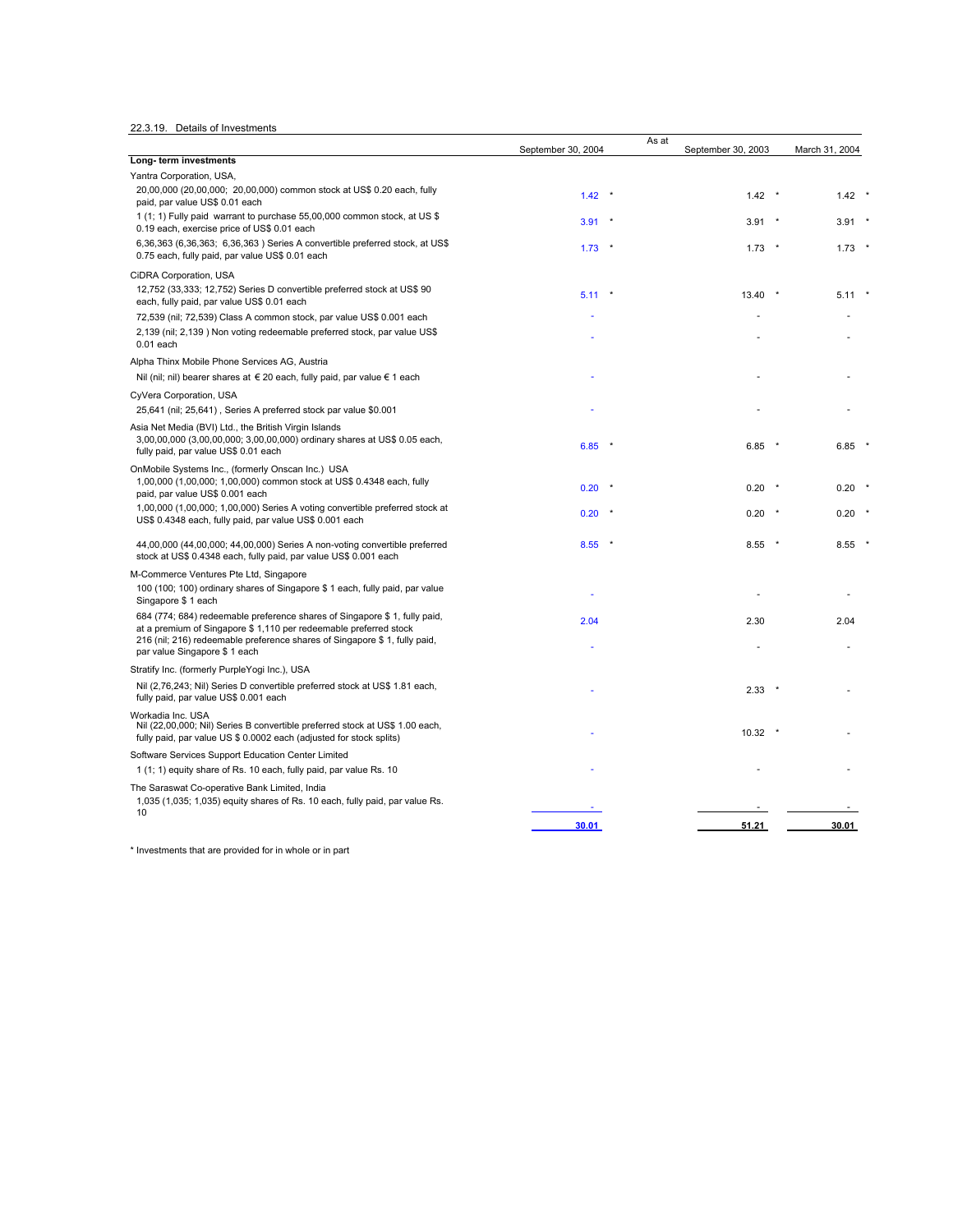|                                                                                    |                    | As at              |                |
|------------------------------------------------------------------------------------|--------------------|--------------------|----------------|
|                                                                                    | September 30, 2004 | September 30, 2003 | March 31, 2004 |
| <b>Liquid Mutual Funds, India</b>                                                  |                    |                    |                |
| Birla Cash Plus Fund<br>9,98,80,127 (4,99,80,213; 9,99,03,547) Units               | 99.89              | 49.99              | 99.92          |
| Deutsche Bank Insta-Cash Fund<br>2,50,14,776 (nil; 2,46,26,175) Units              | 25.01              |                    | 25.00          |
| DSP Merrill Lynch Liquidity Fund<br>4,03,72,579 (2,01,89,176; 4,03,72,579) Units   | 50.06              | 25.03              | 50.08          |
| Grindlays Cash Fund<br>7,07,47,373 (4,71,94,744 ; 9,43,07,163) Units               | 74.99              | 50.00              | 99.95          |
| <b>HDFC Liquid Fund</b><br>8,36,11,057 (4,19,18,602 ; 7,11,51,648) Units           | 100.15             | 50.00              | 85.00          |
| <b>HSBC Cash Fund</b><br>4,99,83,048 (2,39,58,064; 4,78,71,898) Units              | 49.98              | 25.00              | 49.97          |
| JM High Liguidity Fund<br>7,69,31,305 (4,98,96,121; 9,97,76,708) Units             | 76.99              | 49.99              | 99.99          |
| Kotak Mahindra Liquid Fund<br>8,97,41,740 (4,98,94,722; 9,97,12,325) Units         | 90.00              | 49.98              | 99.98          |
| Principal Cash Management Fund<br>5,49,75,911 (nil; 5,49,47,898) Units             | 55.00              |                    | 55.00          |
| Prudential ICICI Liquid Plan<br>8,37,14,699 (4,18,45,986; 8,37,14,699) Units       | 99.76              | 49.85              | 99.77          |
| Reliance Liquid Fund Treasury Plan<br>5,57,44,168 (4,83,23,652; 3,93,95,110) Units | 84.89              | 49.95              | 59.90          |
| SBI Insta Cash Fund<br>2,37,55,900 (nil; 2,37,55,900) Units                        | 25.02              |                    | 25.02          |
| Templeton India Treasury Management Account<br>7,00,054 (201,071 ; 4,42,156) Units | 70.02              | 25.02              | 55.02          |
| UTI Liquid Cash Plan                                                               |                    |                    |                |
| 2,49,23,733 (2,49,23,733; 2,49,23,733) Units                                       | 25.00              | 25.00              | 25.00          |
|                                                                                    | 926.76             | 449.81             | 929.60         |
| At cost                                                                            | 572.13             | 250.06             | 490.02         |
| At fair value                                                                      | 354.63             | 199.75             | 439.58         |
|                                                                                    | 926.76             | 449.81             | 929.60         |

|                                                   |        | Quarter ended            |                          | Half year ended | Year ended |
|---------------------------------------------------|--------|--------------------------|--------------------------|-----------------|------------|
|                                                   |        | September 30.            |                          | September 30.   | March 31.  |
|                                                   | 2004   | 2003                     | 2004                     | 2003            | 2004       |
| Investment in securities                          |        |                          |                          |                 |            |
| Subsidiaries                                      | 18.46  | $\overline{\phantom{a}}$ | 40.43                    |                 | 83.49      |
| Long-term investments                             |        | -                        | $\overline{\phantom{a}}$ | 0.54            | 0.54       |
| Liquid Mutual funds                               | 115.00 | 350.00                   | 115.00                   | 450.00          | 930.03     |
|                                                   | 133.46 | 350.00                   | 155.43                   | 450.54          | 1,014.06   |
| Redemption / Disposal of Investment in securities |        |                          |                          |                 |            |
| Subsidiaries                                      |        |                          |                          |                 |            |
| Long-term investments                             |        | 2.56                     |                          | 3.31            | 10.21      |
| Liquid Mutual funds                               |        |                          | 117.78                   |                 |            |
|                                                   |        | 2.56                     | 117.78                   | 3.31            | 10.21      |
| Net movement in investments                       | 133.46 | 347.44                   | 37.65                    | 447.23          | 1.003.85   |

The following are the particulars of strategic investments made during the quarter and half year ended September 30, 2004 and 2003 and during the year ended March 31, 2004:-

| Particulars of investee companies                       |       | Quarter ended | Half vear ended | Year ended    |        |  |
|---------------------------------------------------------|-------|---------------|-----------------|---------------|--------|--|
|                                                         |       | September 30. |                 | September 30. |        |  |
|                                                         | 2004  | 2003          | 2004            | 2003          | 2004   |  |
| Progeon Limited, India                                  |       |               |                 |               | 12.25  |  |
| Infosys Technologies (Shanghai) Co. Limited, China      | 18.46 |               | 18.46           |               | 4.55   |  |
| Infosys Technologies (Australia) Pty Limited, Australia |       |               |                 |               | 66.69  |  |
| Infosys Consulting, Inc., USA                           |       |               | 21.97           |               |        |  |
| M-Commerce Ventures Pte. Limited, Singapore *           |       |               |                 | 0.19          | (0.07) |  |
|                                                         | 18.46 |               | 40.43           | 0.19          | 83.42  |  |

\* Net of redemptions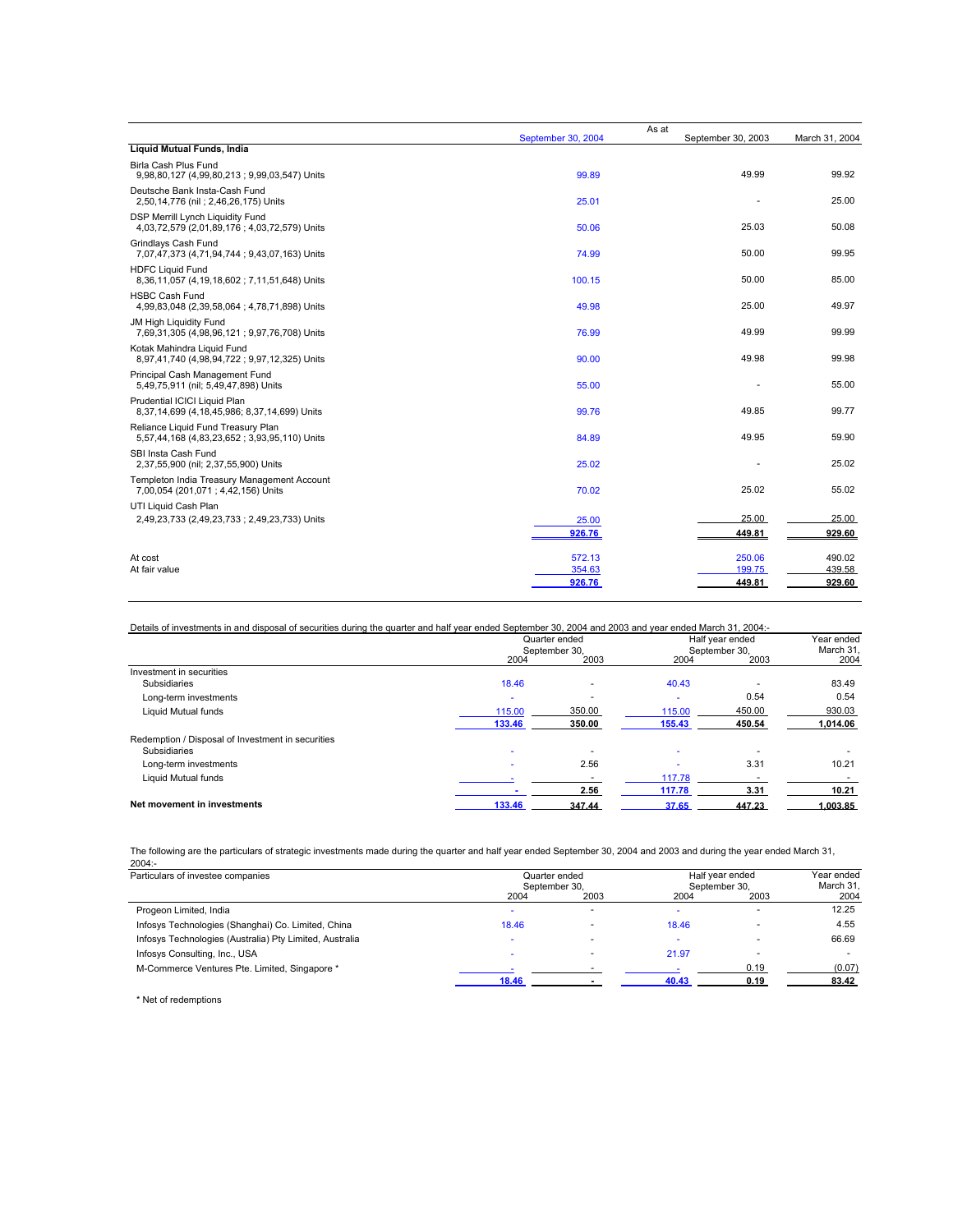### **Subsidiaries**

On April 8, 2004, the Board approved the formation of a new wholly-owned subsidiary, Infosys Consulting, Inc., incorporated in Texas, USA (Infosys Consulting) to enhance business consulting revenues in Infosys' global delivery model. The Board approved an investment of up to US\$ 20 million in Infosys Consulting. As of September 30, 2004, the company had invested US\$ 5.00 million (Rs. 21.97) in the subsidiary.

On January 2, 2004, the company acquired 100% of equity in Expert Information Services Pty Limited, Australia. The transaction value approximates Aus \$ 32.0 million (US \$ 24.32 million or Rs. 110.90). The consideration comprises a payment in cash on conclusion, an earn-out on achieving financial conditions over a three year period ending March 31, 2007, and the release of the balance retained in escrow for representations and warranties made by the selling share holders. The acquired company has been renamed as Infosys Technologies (Australia) Pty Limited. As of September 30, 2004, the company had invested Rs. 66.69 for 1,01,08,869 equity shares of Aus \$ 0.11 par value, fully paid.

On October 10, 2003, the company set up a wholly-owned subsidiary in the People's republic of China named Infosys Technologies (Shanghai) Co. Limited. The subsidiary will be capitalized at US\$ 5 million ( Rs. 22.78). As of September 30, 2004, the company had invested US\$ 5.0 million (Rs. 23.01) in the subsidiary.

Infosys holds 99.97% of the equity share capital of Progeon. The equity shares have been issued to Infosys as per the terms of the stock subscription agreement signed in April 2002, between Infosys, Citicorp International Finance Corporation ("CIFC") and Progeon. 122,49,993 equity shares have been issued to Infosys in April 2002 and 1,22,50,000 in March 2004 for an aggregate consideration of Rs. 24.50. Pursuant to the agreement, CIFC has been issued 4,375,000 0.0005% cumulative convertible preference shares each on June 30, 2002 and March 31, 2004 for an aggregate consideration of Rs. 93.80. The preference shares are convertible to an equal number of equity shares based on certain events as agreed between the company and CIFC.

# **Other investments**

During the year ended March 31, 2004, the Company invested Rs 0.54 in M-Commerce Ventures Pte. Limited, Singapore (M-Commerce) for 20 ordinary shares of face value Singapore \$ ("S\$") 1/- each, fully paid at par and 180 redeemable preference shares of face value S\$ 1/- each, fully paid for a premium of S\$ 1,110. The company also received Rs 0.61 towards return of premium of S\$ 1,110/- each on 216 redeemable preference shares of face value of S\$ 1/- each during the year. Accordingly, the aggregate investment in M-Commerce as at March 31, 2004 amounts to Rs 2.04.

During the year ended March 31, 2004, the company received from CiDRA Corporation, USA (CiDRA), an amount of Rs. 6.05 in cash; 72,539 Class A common stock of par value US\$ 0.001 each of CiDRA, 2,139 Non-voting redeemable preferred stock of par value US\$ 0.01 each of CiDRA, 12,921, Series A preferred stock par value \$0.001of CyVera Corporation, USA on a buy back offer. The company also received 12,720 Series A preferred stock par value \$0.001 of CyVera Corporation, USA, due to company's holding in CiDRA.

During the year ended March 31, 2004, Infosys received Rs. 3.22 from Workadia Inc. and Rs. 0.47 from Stratify Inc. towards recovery of the amounts invested. The remainder of the investment was written-off during the year ended March 31, 2004.

#### **Provisions for investments**

The Company evaluates all investments for any diminution in their carrying values that is other than temporary. The amount of provision made on Trade investments during the quarter and half year ended September 30, 2004 amounted to Rs. nil and Rs. nil respectively (Rs. nil and Rs 6.35 during the quarter and half year ended September 30, 2003 and Rs. 9.24 during the year ended March 31, 2004).

The company provided Rs.0.07 and Rs. 0.06 during the quarter and half year ended September 30, 2004 (Rs. 0.22 and Rs. 0.24 during the quarter and half year ended September 30, 2003 and Rs. 0.43 during the year ended March 31, 2004) on revision of the carrying amount of non-trade current investments to fair value.

#### 22.3.20. Unbilled revenue

Unbilled revenue as at September 30, 2004 amounts to Rs. 121.94 (Rs. 84.81 as at September 30, 2003 and Rs. 92.86 as at March 31, 2004) primarily comprises the revenue recognized in relation to efforts incurred on fixed-price, fixed-time-frame contracts until the balance sheet date.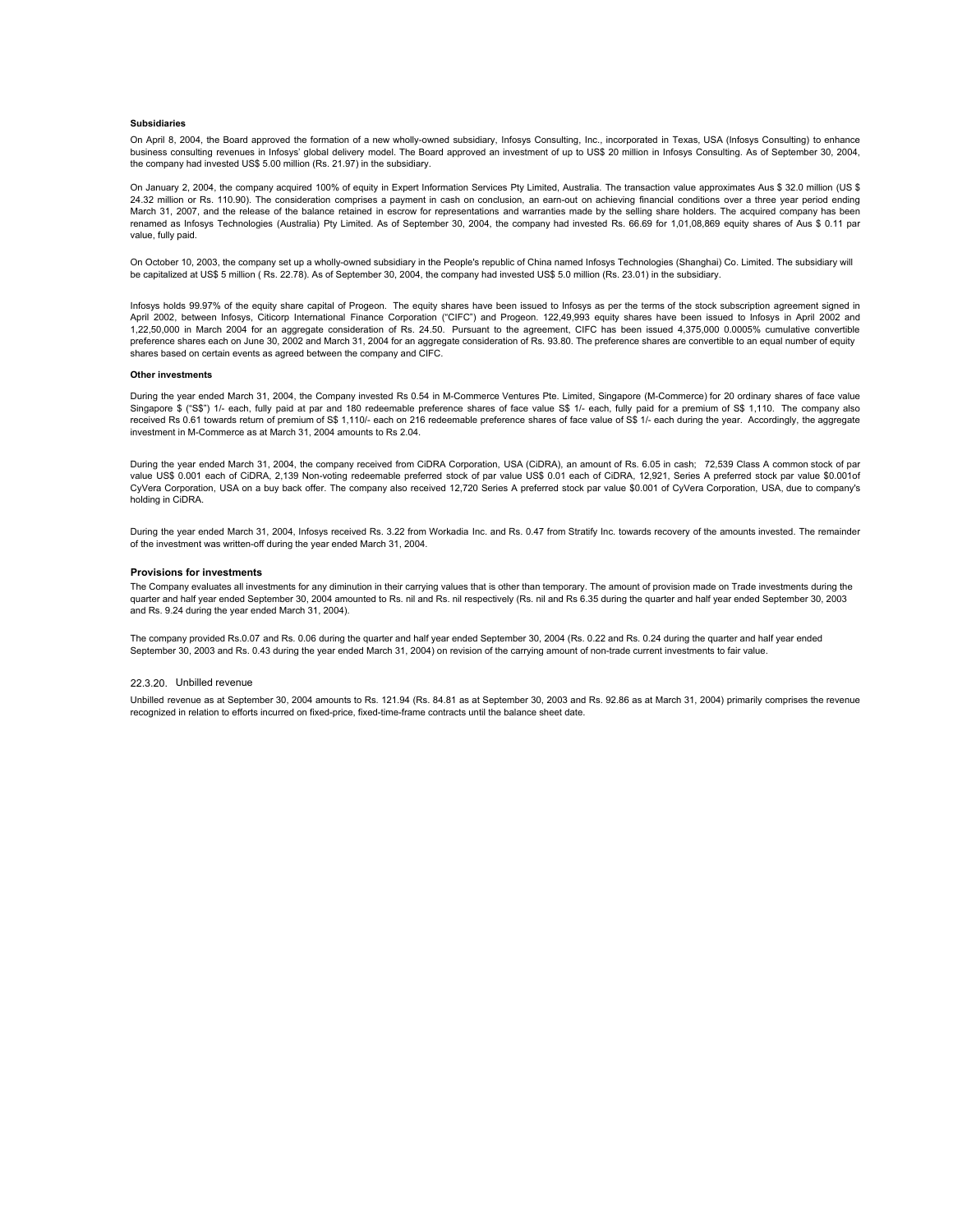#### 22.3.21. Segment reporting

The company's operations predominantly relate to providing IT services, delivered to customers globally operating in various industry segments. Accordingly, IT service revenues represented along industry classes comprise the primary basis of segmental information set out in these financial statements. Secondary segmental reporting is performed on the basis of the geographical location of customers.

The accounting principles consistently used in the preparation of the financial statements are also consistently applied to record income and expenditure in individual segments. These are as set out in the note on significant accounting policies.

Industry segments at the company are primarily financial services comprising customers providing banking, finance and insurance services; manufacturing companies; companies in the telecommunications and the retail industries; and others such as utilities, transportation and logistics companies.

Income and direct expenses in relation to segments is categorized based on items that are individually identifiable to that segment, while the remainder of the costs are categorized in relation to the associated turnover of the segment. Certain expenses such as depreciation, which form a significant component of total expenses, are not specifically allocable to specific segments as the underlying services are used interchangeably. The company believes that it is not practical to provide segment disclosures relating to those costs and expenses, and accordingly these expenses are separately disclosed as "unallocated" and directly charged against total income.

Fixed assets used in the company's business or liabilities contracted have not been identified to any of the reportable segments, as the fixed assets and services are used interchangeably between segments. Accordingly, no disclosure relating to total segment assets and liabilities are made.

Customer relationships are driven based on the location of the respective client. North America comprises the United States of America, Canada and Mexico; Europe includes continental Europe (both the east and the west), Ireland and the United Kingdom; and the Rest of the World comprising all other places except, those mentioned above and India.

Geographical revenues are segregated based on the location of the customer who is invoiced or in relation to which the revenue is otherwise recognized.

#### Industry segments

Quarter ended September 30, 2004 and *September 30, 2003*

|                                 | Financial<br>services | Manufacturing | Telecom | Retail | Others | Total    |
|---------------------------------|-----------------------|---------------|---------|--------|--------|----------|
| Revenues                        | 584.38                | 257.63        | 303.95  | 166.85 | 376.75 | 1,689.56 |
|                                 | 436.26                | 172.89        | 171.61  | 134.34 | 219.65 | 1,134.75 |
| Identifiable operating expenses | 249.10                | 107.87        | 143.70  | 67.72  | 159.75 | 728.14   |
|                                 | 178.37                | 74.86         | 63.81   | 51.11  | 90.39  | 458.54   |
| Allocated expenses              | 138.93                | 61.25         | 72.26   | 39.67  | 89.57  | 401.68   |
|                                 | 114.48                | 45.37         | 45.04   | 35.25  | 57.64  | 297.78   |
| Segmental operating income      | 196.35                | 88.51         | 87.99   | 59.46  | 127.43 | 559.74   |
|                                 | 143.41                | 52.66         | 62.76   | 47.98  | 71.62  | 378.43   |
| Unallocable expenses            |                       |               |         |        |        | 56.55    |
|                                 |                       |               |         |        |        | 62.33    |
| Operating income                |                       |               |         |        |        | 503.19   |
|                                 |                       |               |         |        |        | 316.10   |
| Other income (expense), net     |                       |               |         |        |        | 30.16    |
|                                 |                       |               |         |        |        | 44.06    |
| Net profit before taxes         |                       |               |         |        |        | 533.35   |
|                                 |                       |               |         |        |        | 360.16   |
| Income taxes                    |                       |               |         |        |        | 78.50    |
|                                 |                       |               |         |        |        | 60.00    |
| Net profit after taxes          |                       |               |         |        |        | 454.85   |
|                                 |                       |               |         |        |        | 300.16   |
|                                 |                       |               |         |        |        |          |

|  |  |  | Half year ended September 30, 2004 and September 30, 2003 |
|--|--|--|-----------------------------------------------------------|
|--|--|--|-----------------------------------------------------------|

|                                 | Financial<br>services | Manufacturing | Telecom | Retail | Others | Total    |
|---------------------------------|-----------------------|---------------|---------|--------|--------|----------|
| Revenues                        | 1,073.97              | 485.28        | 560.33  | 338.76 | 702.61 | 3,160.95 |
|                                 | 837.23                | 343.43        | 327.75  | 261.72 | 446.60 | 2,216.73 |
| Identifiable operating expenses | 457.00                | 212.59        | 277.03  | 128.33 | 294.44 | 1,369.39 |
|                                 | 356.61                | 147.62        | 130.75  | 96.62  | 182.88 | 914.48   |
| Allocated expenses              | 251.83                | 113.74        | 131.38  | 79.31  | 164.71 | 740.97   |
|                                 | 217.40                | 89.15         | 85.12   | 67.95  | 115.90 | 575.52   |
| Segmental operating income      | 365.14                | 158.95        | 151.92  | 131.12 | 243.46 | 1,050.59 |
|                                 | 263.22                | 106.66        | 111.88  | 97.15  | 147.82 | 726.73   |
| Unallocable expenses            |                       |               |         |        |        | 105.93   |
|                                 |                       |               |         |        |        | 106.59   |
| Operating income                |                       |               |         |        |        | 944.66   |
|                                 |                       |               |         |        |        | 620.14   |
| Other income (expense), net     |                       |               |         |        |        | 48.16    |
|                                 |                       |               |         |        |        | 70.14    |
| Net profit before taxes         |                       |               |         |        |        | 992.82   |
|                                 |                       |               |         |        |        | 690.28   |
| Income taxes                    |                       |               |         |        |        | 143.50   |
|                                 |                       |               |         |        |        | 112.00   |
| Net profit after taxes          |                       |               |         |        |        | 849.32   |
|                                 |                       |               |         |        |        | 578.28   |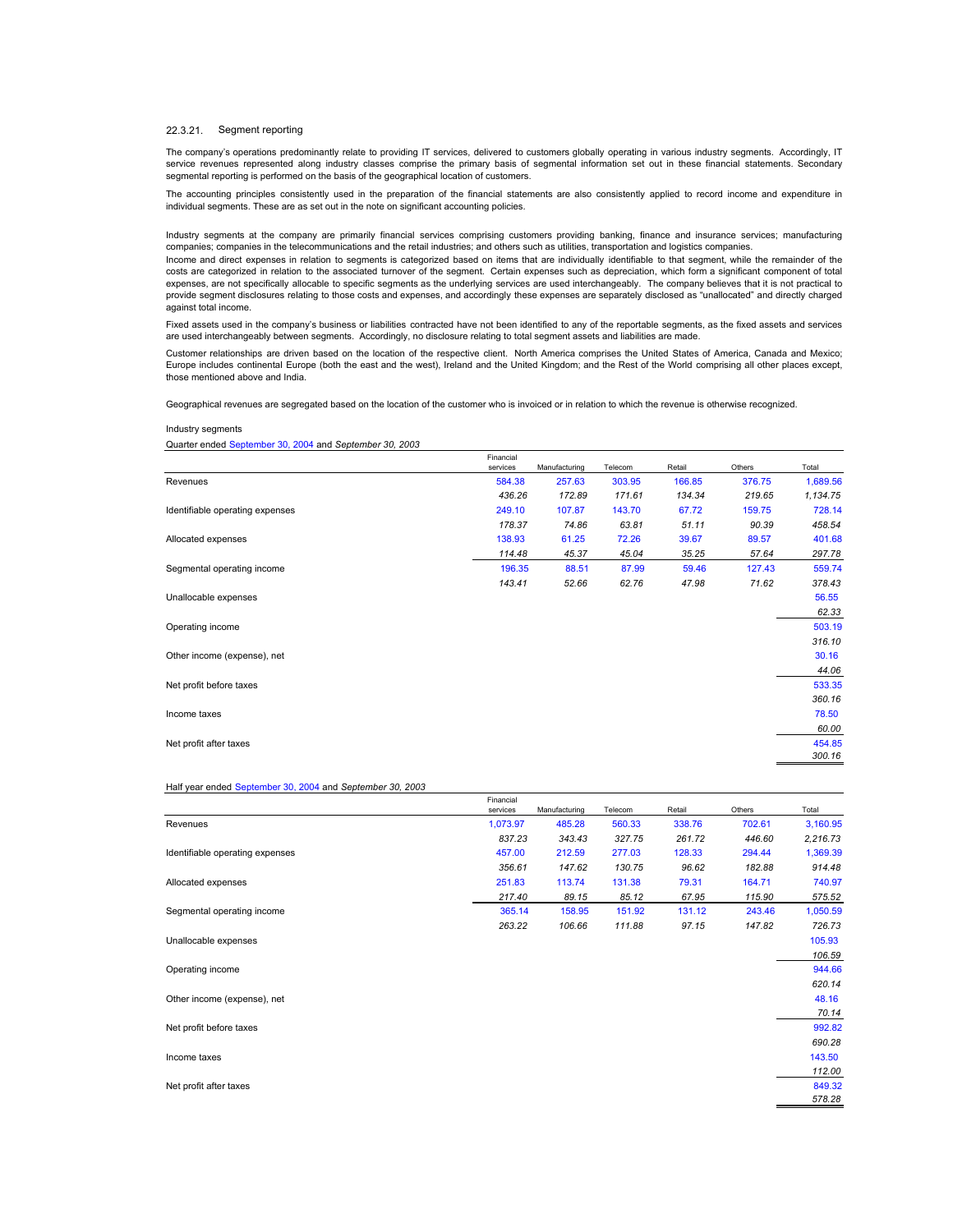Year ended March 31, 2004

|                                 | Financial |               |         |        |        |          |
|---------------------------------|-----------|---------------|---------|--------|--------|----------|
|                                 | services  | Manufacturing | Telecom | Retail | Others | Total    |
| Revenues                        | 1,722.08  | 716.47        | 774.83  | 563.16 | 984.35 | 4.760.89 |
| Identifiable operating expenses | 728.69    | 311.01        | 317.93  | 210.29 | 413.33 | 1,981.25 |
| Allocated expenses              | 433.73    | 180.08        | 193.52  | 141.58 | 247.08 | 1,195.99 |
| Segmental operating income      | 559.66    | 225.38        | 263.38  | 211.29 | 323.94 | 1.583.65 |
| Unallocable expenses            |           |               |         |        |        | 230.90   |
| Operating income                |           |               |         |        |        | 1.352.75 |
| Other income (expense), net     |           |               |         |        |        | 117.72   |
| Net profit before taxes         |           |               |         |        |        | 1.470.47 |
| Income taxes                    |           |               |         |        |        | 227.00   |
| Net profit after taxes          |           |               |         |        |        | 1.243.47 |
|                                 |           |               |         |        |        |          |

# Geographic segments

Quarter ended September 30, 2004 and *September 30, 2003*

|                                 | North    |        |       | Rest of the |          |  |
|---------------------------------|----------|--------|-------|-------------|----------|--|
|                                 | America  | Europe | India | World       | Total    |  |
| Revenues                        | 1,112.63 | 359.66 | 30.29 | 186.98      | 1,689.56 |  |
|                                 | 837.30   | 203.64 | 18.77 | 75.04       | 1,134.75 |  |
| Identifiable operating expenses | 468.52   | 148.34 | 9.57  | 101.71      | 728.14   |  |
|                                 | 346.76   | 81.63  | 2.55  | 27.60       | 458.54   |  |
| Allocated expenses              | 264.52   | 85.51  | 7.20  | 44.45       | 401.68   |  |
|                                 | 219.73   | 53.44  | 4.93  | 19.68       | 297.78   |  |
| Segmental operating income      | 379.59   | 125.81 | 13.52 | 40.82       | 559.74   |  |
|                                 | 270.81   | 68.57  | 11.29 | 27.76       | 378.43   |  |
| Unallocable expenses            |          |        |       |             | 56.55    |  |
|                                 |          |        |       |             | 62.33    |  |
| Operating income                |          |        |       |             | 503.19   |  |
|                                 |          |        |       |             | 316.10   |  |
| Other income (expense), net     |          |        |       |             | 30.16    |  |
|                                 |          |        |       |             | 44.06    |  |
| Net profit before taxes         |          |        |       |             | 533.35   |  |
|                                 |          |        |       |             | 360.16   |  |
| Income taxes                    |          |        |       |             | 78.50    |  |
|                                 |          |        |       |             | 60.00    |  |
| Net profit after taxes          |          |        |       |             | 454.85   |  |
|                                 |          |        |       |             | 300.16   |  |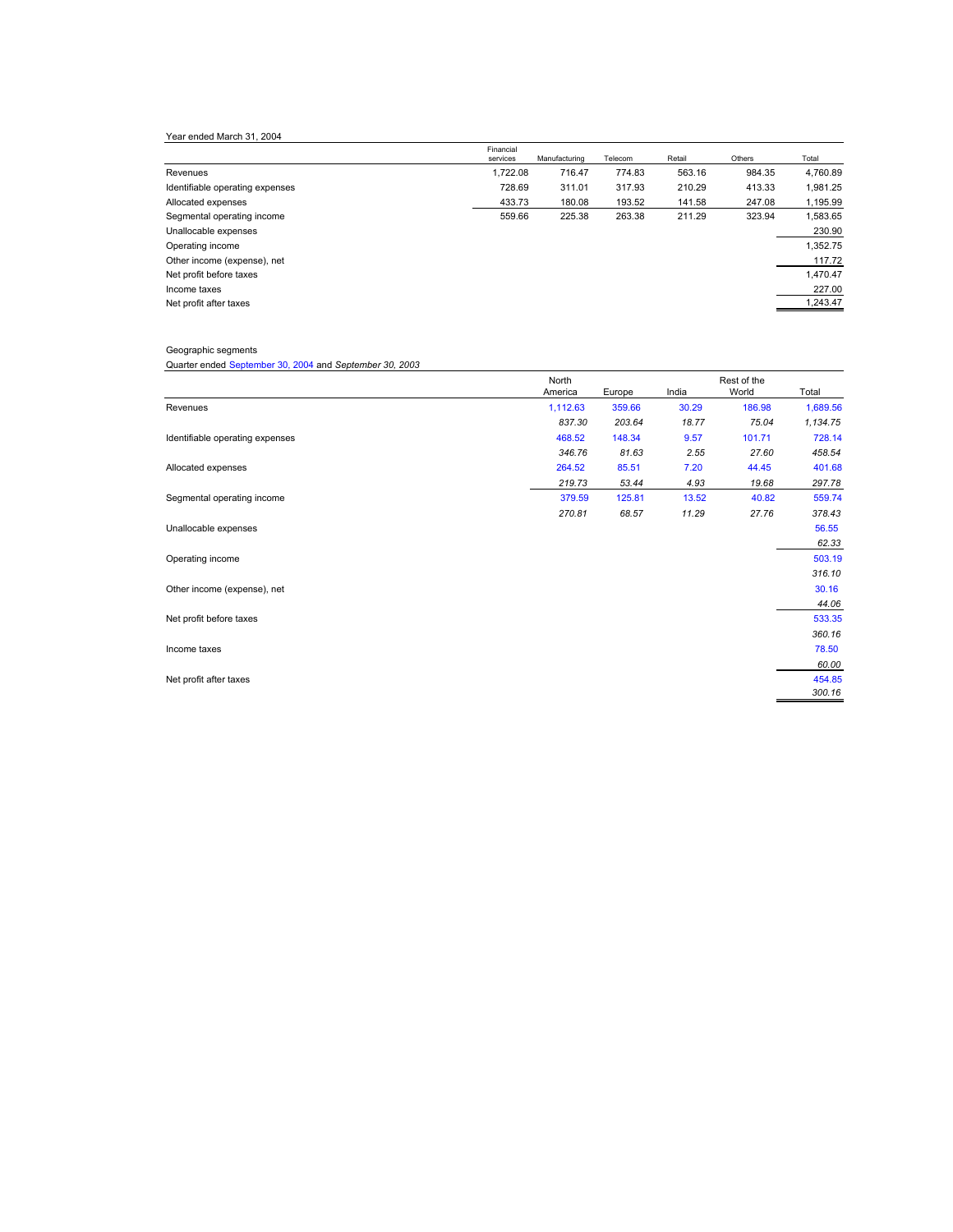# Half year ended September 30, 2004 and *September 30, 2003*

|                                 | North    |        |       | Rest of the |          |
|---------------------------------|----------|--------|-------|-------------|----------|
|                                 | America  | Europe | India | World       | Total    |
| Revenues                        | 2,079.38 | 686.58 | 54.26 | 340.73      | 3,160.95 |
|                                 | 1,643.25 | 393.75 | 42.10 | 137.63      | 2,216.73 |
| Identifiable operating expenses | 879.62   | 275.18 | 14.36 | 200.23      | 1,369.39 |
|                                 | 694.79   | 158.46 | 12.90 | 48.33       | 914.48   |
| Allocated expenses              | 487.45   | 160.89 | 12.73 | 79.90       | 740.97   |
|                                 | 426.62   | 102.24 | 10.92 | 35.74       | 575.52   |
| Segmental operating income      | 712.31   | 250.51 | 27.17 | 60.60       | 1,050.59 |
|                                 | 521.84   | 133.05 | 18.28 | 53.56       | 726.73   |
| Unallocable expenses            |          |        |       |             | 105.93   |
|                                 |          |        |       |             | 106.59   |
| Operating income                |          |        |       |             | 944.66   |
|                                 |          |        |       |             | 620.14   |
| Other income (expense), net     |          |        |       |             | 48.16    |
|                                 |          |        |       |             | 70.14    |
| Net profit before taxes         |          |        |       |             | 992.82   |
|                                 |          |        |       |             | 690.28   |
| Income taxes                    |          |        |       |             | 143.50   |
|                                 |          |        |       |             | 112.00   |
| Net profit after taxes          |          |        |       |             | 849.32   |
|                                 |          |        |       |             | 578.28   |

# Year ended March 31, 2004

|                                 | North    |        |       | Rest of the |          |  |
|---------------------------------|----------|--------|-------|-------------|----------|--|
|                                 | America  | Europe | India | World       | Total    |  |
| Revenues                        | 3.401.42 | 913.84 | 66.20 | 379.43      | 4.760.89 |  |
| Identifiable operating expenses | 1.422.01 | 371.35 | 18.25 | 169.64      | 1,981.25 |  |
| Allocated expenses              | 856.13   | 229.10 | 16.73 | 94.03       | 1,195.99 |  |
| Segmental operating income      | 1,123.28 | 313.39 | 31.22 | 115.76      | 1,583.65 |  |
| Unallocable expenses            |          |        |       |             | 230.90   |  |
| Operating income                |          |        |       |             | 1,352.75 |  |
| Other income (expense), net     |          |        |       |             | 117.72   |  |
| Net profit before taxes         |          |        |       |             | 1.470.47 |  |
| Income taxes                    |          |        |       |             | 227.00   |  |
| Net profit after taxes          |          |        |       |             | 1,243.47 |  |
|                                 |          |        |       |             |          |  |